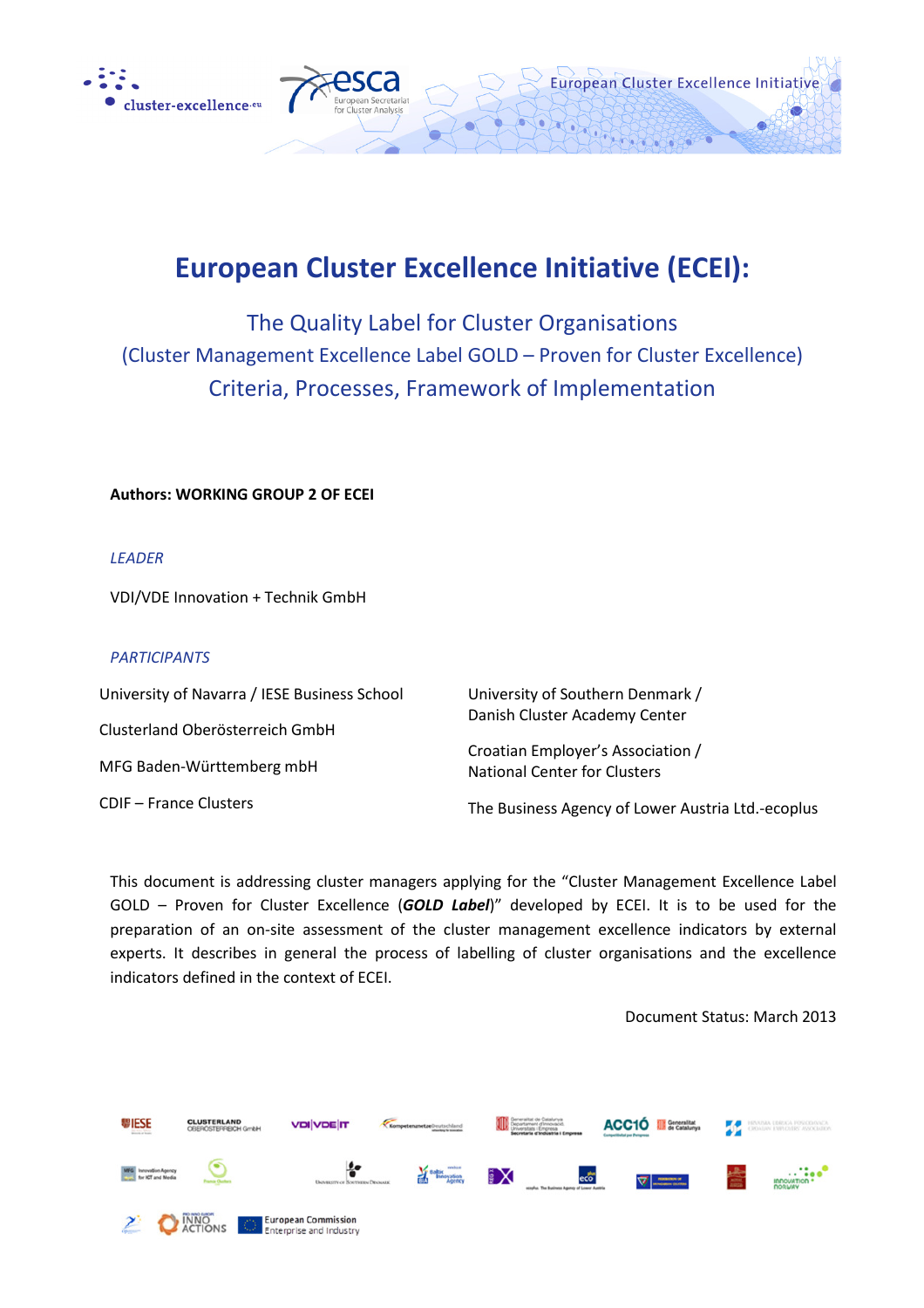



2

|   | THE EUROPEAN CLUSTER EXCELLENCE INITIATIVE - ASSESSING AND IMPROVING CLUSTER MANAGEMENT EXCELLENCE  3      |  |
|---|------------------------------------------------------------------------------------------------------------|--|
|   |                                                                                                            |  |
| 2 |                                                                                                            |  |
| 3 |                                                                                                            |  |
|   |                                                                                                            |  |
|   |                                                                                                            |  |
|   |                                                                                                            |  |
|   |                                                                                                            |  |
|   |                                                                                                            |  |
|   |                                                                                                            |  |
|   |                                                                                                            |  |
|   |                                                                                                            |  |
|   |                                                                                                            |  |
|   |                                                                                                            |  |
|   | Indicator 2.2.4: Stability and Continuity of Human Resources of the Cluster Management Team  13            |  |
|   |                                                                                                            |  |
|   | Indicator 2.4: Clarity of Roles - Involvement of Stakeholders in Decision Making Processes  13             |  |
|   | Indicator 2.5: Direct Personal Contacts between the Cluster Management Team and the Cluster Participants14 |  |
|   |                                                                                                            |  |
|   |                                                                                                            |  |
|   |                                                                                                            |  |
|   |                                                                                                            |  |
|   |                                                                                                            |  |
|   |                                                                                                            |  |
|   |                                                                                                            |  |
|   |                                                                                                            |  |
|   |                                                                                                            |  |
|   |                                                                                                            |  |
|   |                                                                                                            |  |
|   |                                                                                                            |  |
|   |                                                                                                            |  |
|   |                                                                                                            |  |
|   |                                                                                                            |  |
|   |                                                                                                            |  |
|   |                                                                                                            |  |
|   |                                                                                                            |  |
|   |                                                                                                            |  |
|   |                                                                                                            |  |
|   |                                                                                                            |  |
|   |                                                                                                            |  |
| 4 |                                                                                                            |  |
|   |                                                                                                            |  |

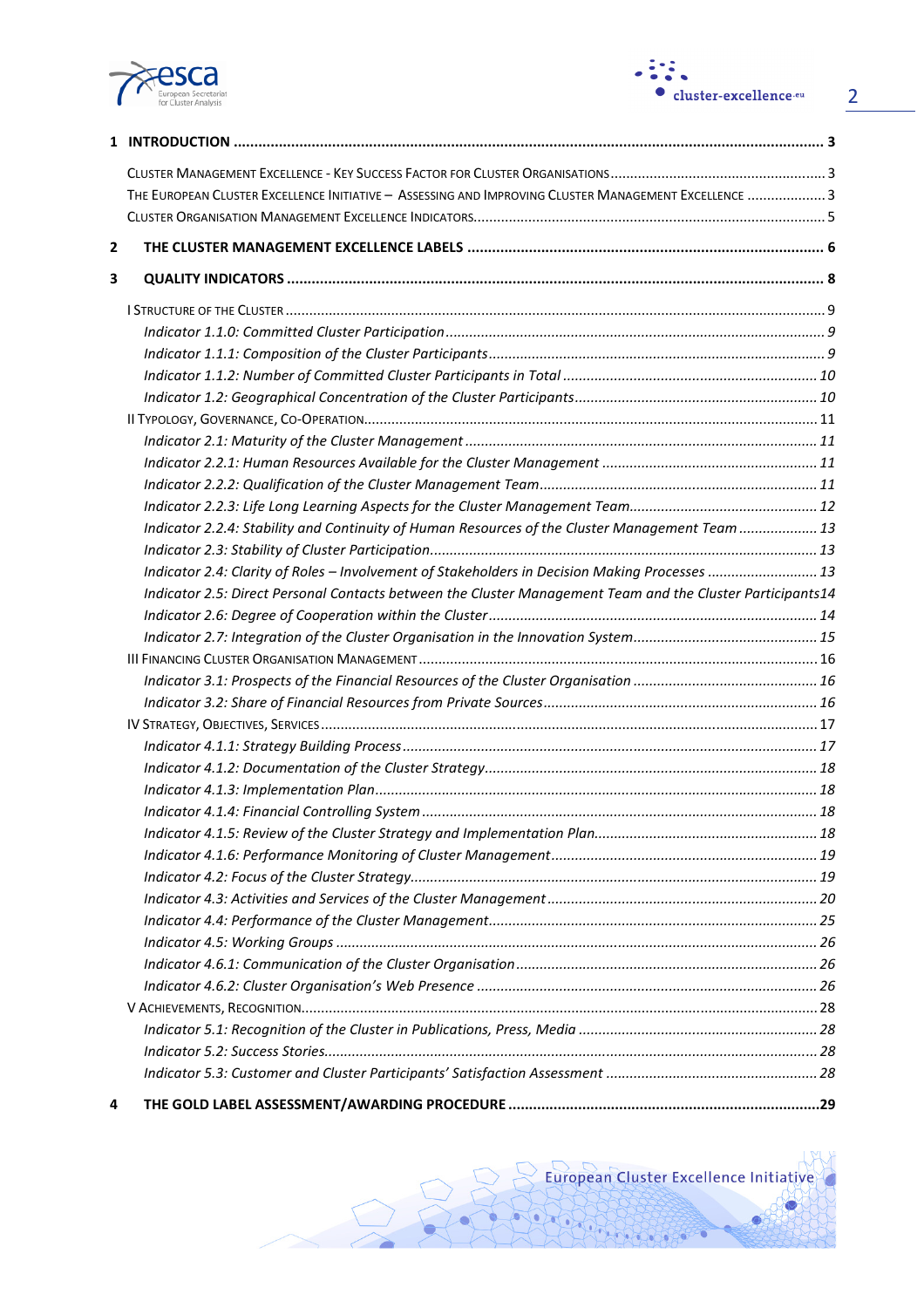



3

## 1 Introduction

## Cluster Management Excellence - Key Success Factor for Cluster Organisations

Excellent management is considered to be a general prerequisite for successful operation in

- $\blacksquare$  industry and the private sector in general
- **I** in public sectors, like education, health, environment, etc., and
- $\blacksquare$  in public administration and governmental organisations

Therefore, it is quite obvious that excellent management should also be considered to be a main prerequisite for a cluster organisation to achieve the highest impacts of the cluster within a given technological, industrial, regional, and legislative framework:

- $\blacksquare$  for the cluster participants,
- **for the industrial sector in general, and**
- **for the development of regions**

Furthermore, common standards for excellent cluster management enable better mutual understanding necessary for transnational cooperation between cluster and network organisations and by this are important to promote successful international cluster co-operation, in particular for the benefit of the participating SMEs.

## The European Cluster Excellence Initiative – Assessing and Improving Cluster Management Excellence

2009-2012, the European Cluster Excellence Initiative (ECEI), initiated by the European Commission, DG Enterprise and Industry, aimed for the development of methodologies and tools in order to support cluster organisations to improve their capabilities in the management of networks and clusters. Within this context, 13 project partners from 9 countries – all well experienced in the field of cluster management and support – created a uniform set of cluster management quality indicators and developed a quality labelling system for professional cluster management with the aim to have this methodology and proof of evidence accepted and recognised all over Europe.

Labelling clusters is not new as such. During the last few years, many member states all over Europe have started setting up cluster support programmes, which often focus on the most competitive cluster initiatives within the country. For example, in France, Germany, Hungary, and Sweden a certain number of clusters have been selected for further funding or support, due to their leading position. Being selected within such a programme is already in itself some kind of quality label, since it expresses recognition as "excellent cluster" among the entire variety of clusters in a country. However, the applied selection mechanisms often follow national priorities or politically driven objectives.

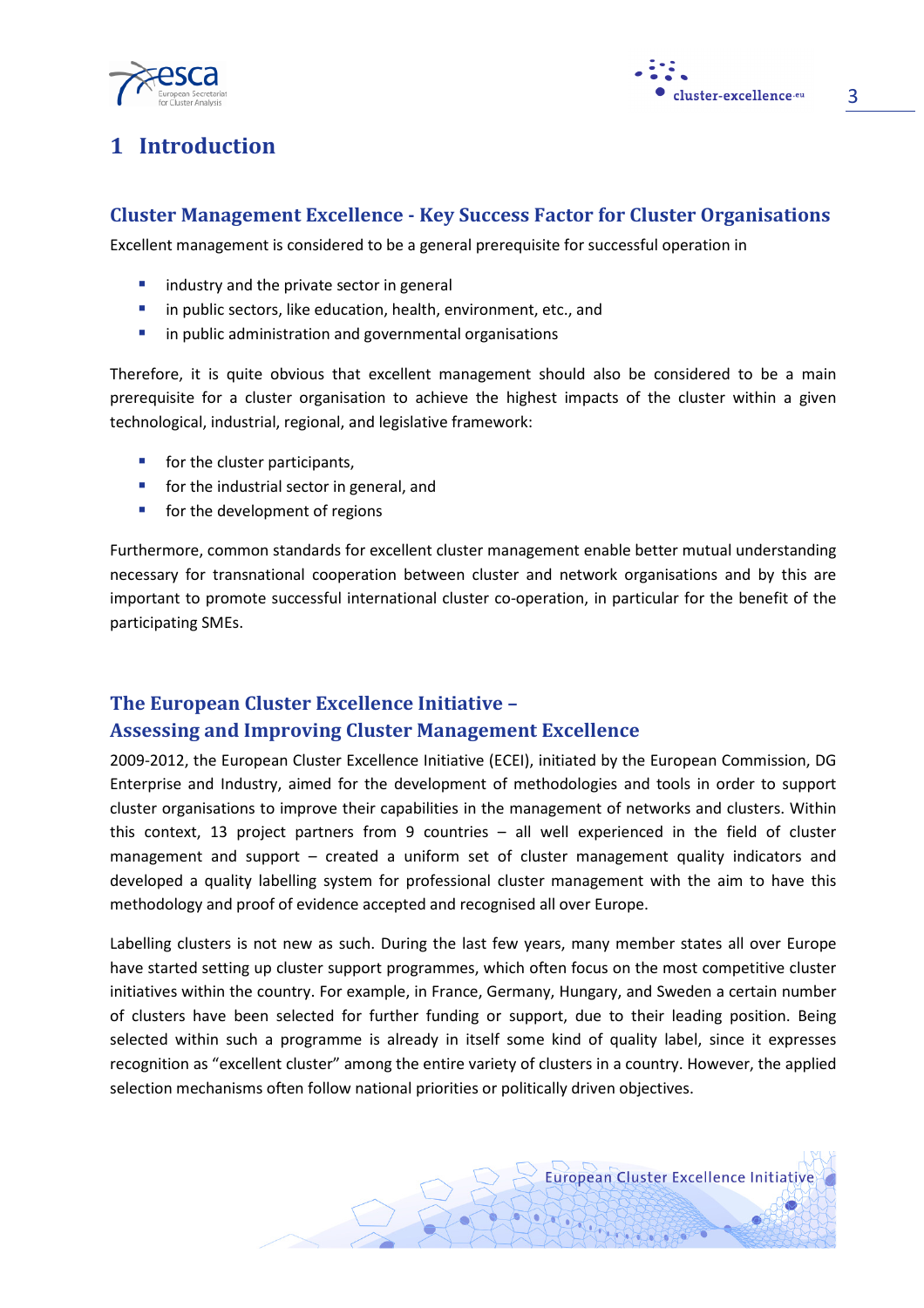



The "Cluster Organisation Management Excellence Label GOLD – Proven for Cluster Excellence (GOLD Label)" developed within the ECEI goes one step further. The overall approach is the creation of an independent, voluntary proof of cluster management excellence which is accepted and recognised all over Europe, or even beyond. It is not only aimed at the distinction between "good" and "bad", but to motivate cluster managers to take part in an improvement process, to become better by comparing with others and learning from the best. Thus, the elements of "mutual learning" and "mutual benchmarking" play an important role, as highlighted again by the recommendations of the European Cluster Policy Group in September 2010. For the purpose of achieving a broad international recognition, all concepts and methodologies developed are in-line with the methodologies of continuous improvement followed by EFQM, the European Foundation of Quality Management, www.efqm.org.

There are some aspects which are very important to understand, in order to avoid any kind of misunderstanding:

- 1. The **GOLD Label** focuses on the cluster organisation management, not on the framework conditions or a cluster as such. (see also "the Shell Model", fig. 1)
- 2. Participation in a labelling process is voluntary and intended for the cluster organisations that would like an independent third body to assess their cluster organisation management excellence according to harmonised and transparent cluster organisation management excellence indicators (**Quality Indicators**). The **GOLD Label** does not stand for any new type of mandatory cluster certification, neither for an official certification similar to "ISO 9000 for clusters". However, it is possible and mandatory at a certain stage to achieve the label "Committed to Excellence" of EFQM as well, and by this an international accepted status, if desired.
- 3. The **GOLD Label** should enable cluster managers to demonstrate their management excellence towards interested third parties, like members, stakeholders, policy makers, etc.
- 4. The **GOLD Label** is based on a modular set of **Quality Indicators** and a transparent process of how to assess and benchmark them.
- 5. The **GOLD Label** is applicable to a broad spectrum of types of clusters all over Europe and worldwide.
- 6. The **GOLD Label** is to be considered as a process: Having proven cluster management excellence and having implemented means of keeping this excellence level and even improving further.

All in all, the **GOLD Label** and the procedures to be awarded with such label contribute to increasing the overall awareness for cluster organisation management excellence, they offer cluster managers the possibility of demonstrating such excellence to interested public, and they demonstrate the implementation of continuous processes for further improvement.

European Cluster Excellence Initiative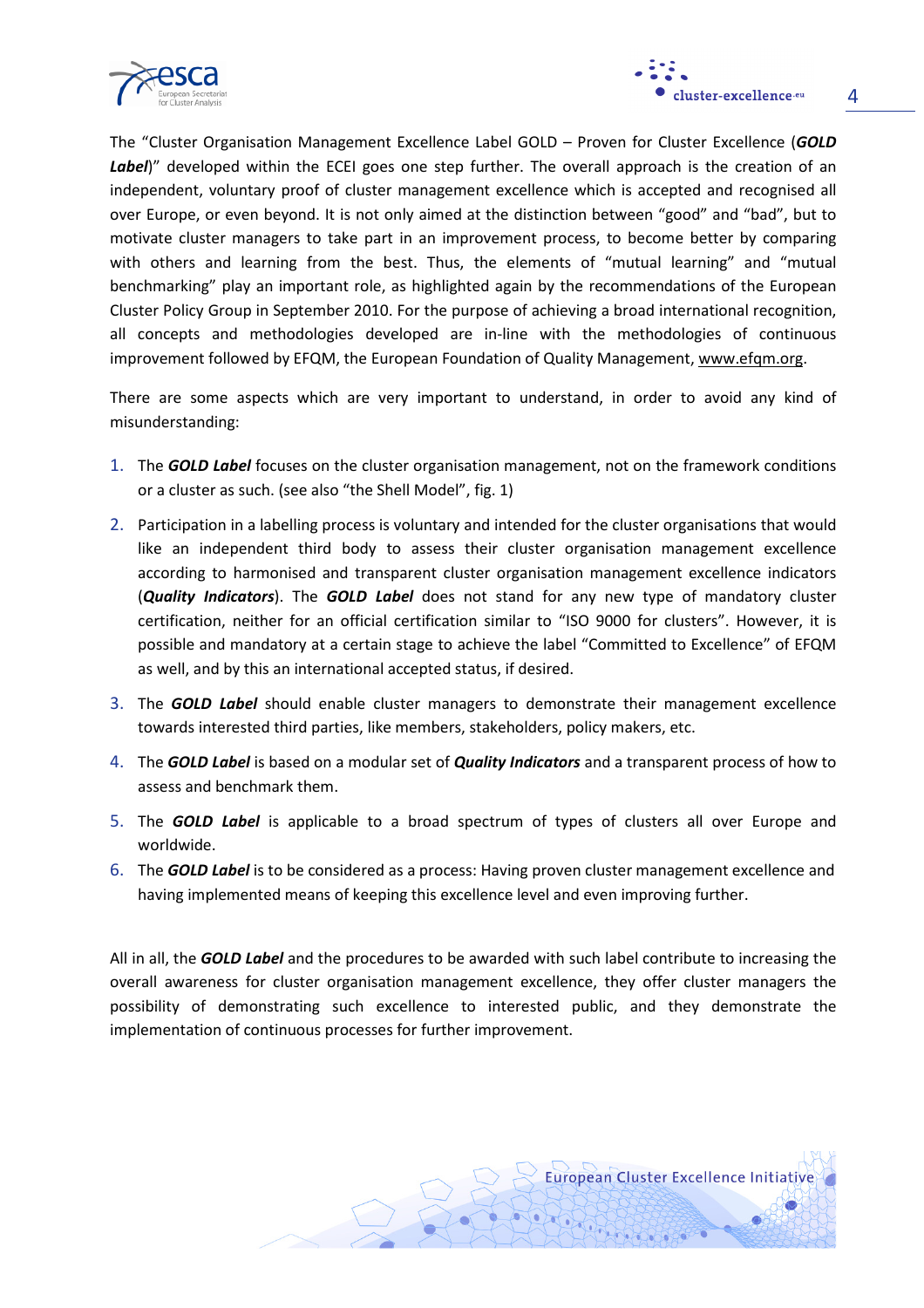



## Cluster Organisation Management Excellence Indicators

The **Quality Indicators** focus on the cluster organisation hosting and operating the cluster management, not on the framework conditions or a cluster as such, as demonstrated in figure 1. The item to be managed (the cluster as such) does, however, have to fulfil certain minimum requirements when considering the excellence of its management (certain minimum size, age, etc.).



Figure 1: The Shell Model

Quality Indicators cover the following dimensions:

- 1. Structure of the cluster (level 2)
- 2. Typology, governance, co-operation (levels 1 and 2)
- 3. Financing cluster organisation management (level 1)
- 4. Strategy, objectives, services (level 1)
- 5. Achievements, recognition (level 1)

Specific scores and thresholds to be achieved for an "excellence status" exist for every single indicator. Achieving certain minimum thresholds for specific indicators and for all indicators as a whole leads to the eligibility of being awarded with a certain "Cluster Management Organisation Excellence Label".

A total of 31 *Quality Indicators* were elaborated and are described in detail in this document.

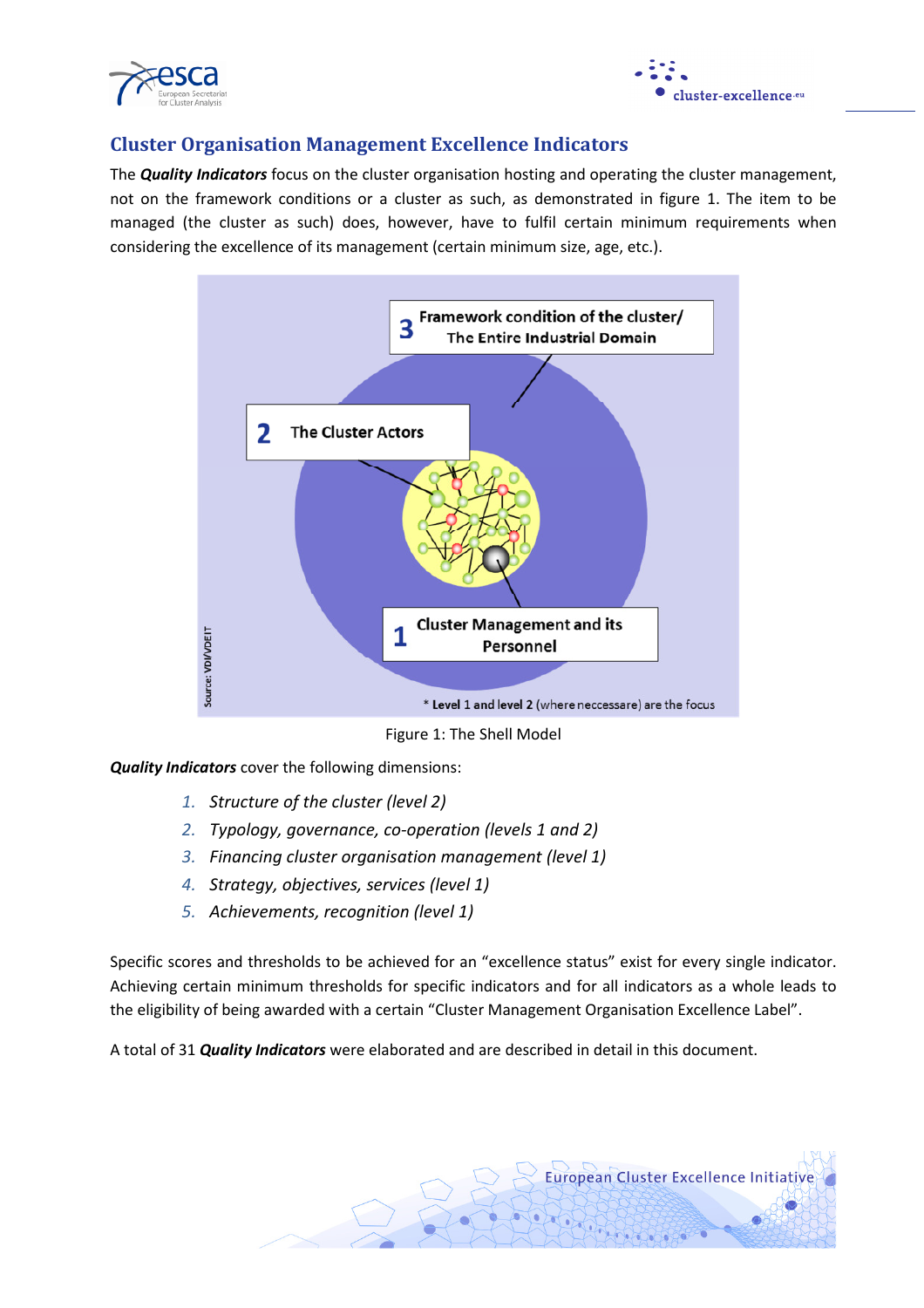



## 2 The Cluster Management Excellence Labels

The rationale of the **GOLD Label** is the demonstration that a cluster organisation has proven an excellent status of cluster management (in conformity with a high level regarding the ECEI Quality Indicators) AND a cluster organisation has implemented a comprehensive and successful process of further improvement (in conformity with the EFQM journey to excellence). This indicates that being awarded with the **GOLD Label** a cluster organisation is successfully involved in a process of continuous improvement.



The GOLD Label certifies excellent cluster management according to a harmonized approach of the European Cluster Excellence Initiative (ECEI) and the European Foundation of Quality Management (EFQM).

Meaning in particular:

- **EXCELLENCE IN CLUSTER MANAGEMENT IS reached (ECEI)**
- Additional further improvement and learning processes are successfully implemented (EFQM)

This label is awarded to cluster organisations with a validity of two years having reached a cluster management excellence score of  $\geq 80$  % during an external expert assessment of the 31 **Quality** Indicators elaborated within the European Cluster Excellence Initiative.

It is extended in validity for another two years when improvement projects in conformity with EFQM during the course of the first two years were successfully implemented and validated according to "EFQM Committed to Excellence".



Cluster organisations starting to systematically consider cluster management improvements can optionally get awarded with the BRONZE Label, which documents their will to compare with the best and to improve activities and services.

**European Cluster Excellence Initiative** 

The BRONZE Label is awarded to cluster organisations having taken part in a cluster benchmarking exercise according to the "NGPExcellence-approach"(please refer to www.cluster-analysis.org), performed by the "European Secretariat for Cluster Analysis (ESCA)". Such benchmarking provides a documented entry level into improvement processes for cluster management and uses indicators similar to the **Quality Indicators** of ECEI. This means, everybody can reach the BRONZE Label. It is no justification of an excellence status, however.

The validity of the BRONZE Label is limited to two years from the month of a benchmarking interview on.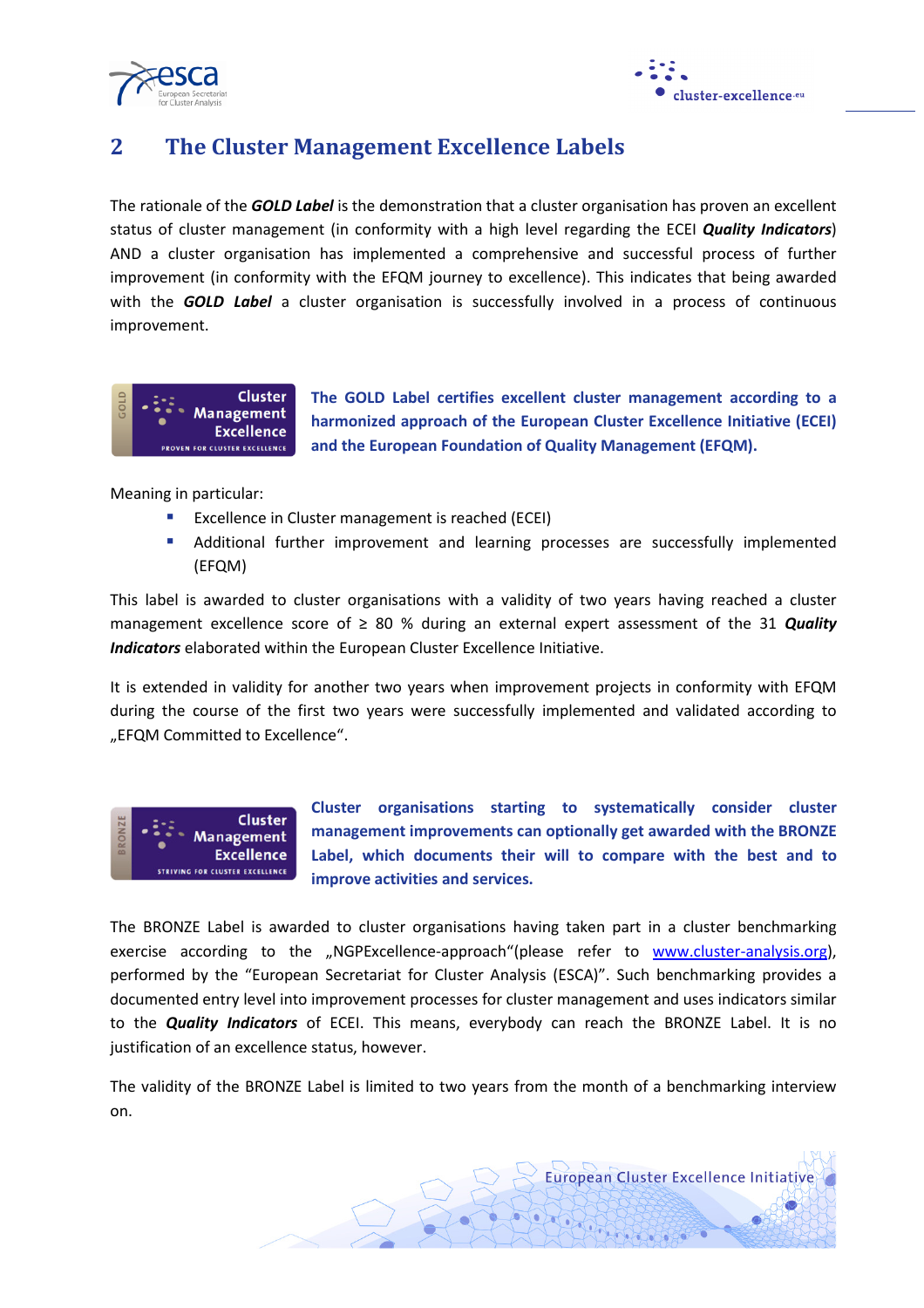



The two labels offer the cluster manager the opportunity to demonstrate the status reached regarding the improvement of cluster management. The following figure 2 visualises the integration of the labels within an overall process of development of a cluster organisation and increasing cluster management quality:



Figure 2: Cluster management improvement approach by ECEI

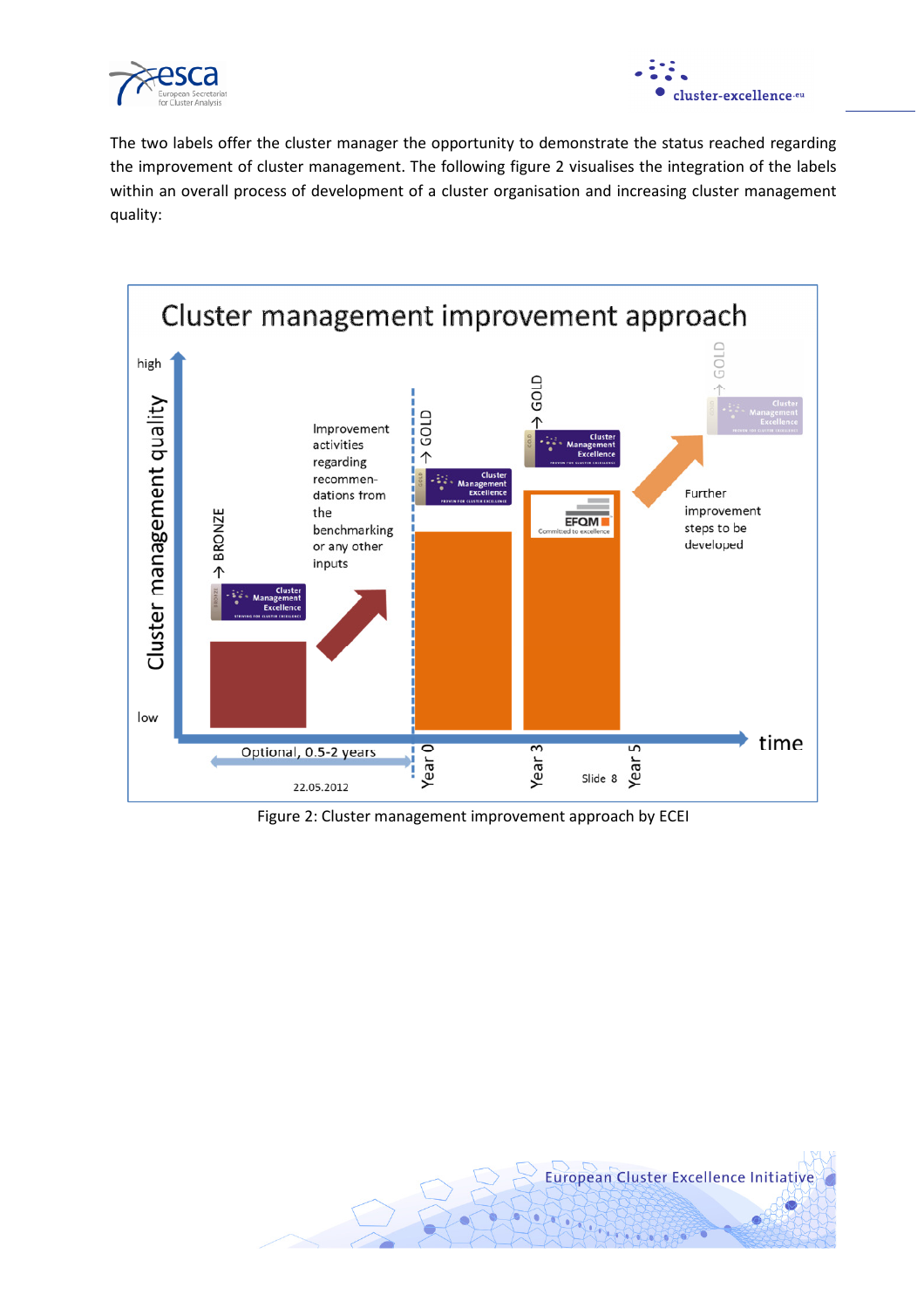



## 3 Quality Indicators

This chapter describes the 31 *Quality Indicators* and in doing so, supports the cluster manager in the preparation of an assessment for the **GOLD Label**. A web-based self-assessment and learning tool is available from ESCA, where cluster managers can pre-check possible results of the assessment. Nevertheless, experience has shown so far that it is strongly recommended to perform a benchmarking exercise (BRONZE label) and use the analysis of the benchmarking data to improve possible results to be reached during a **GOLD Label** assessment.

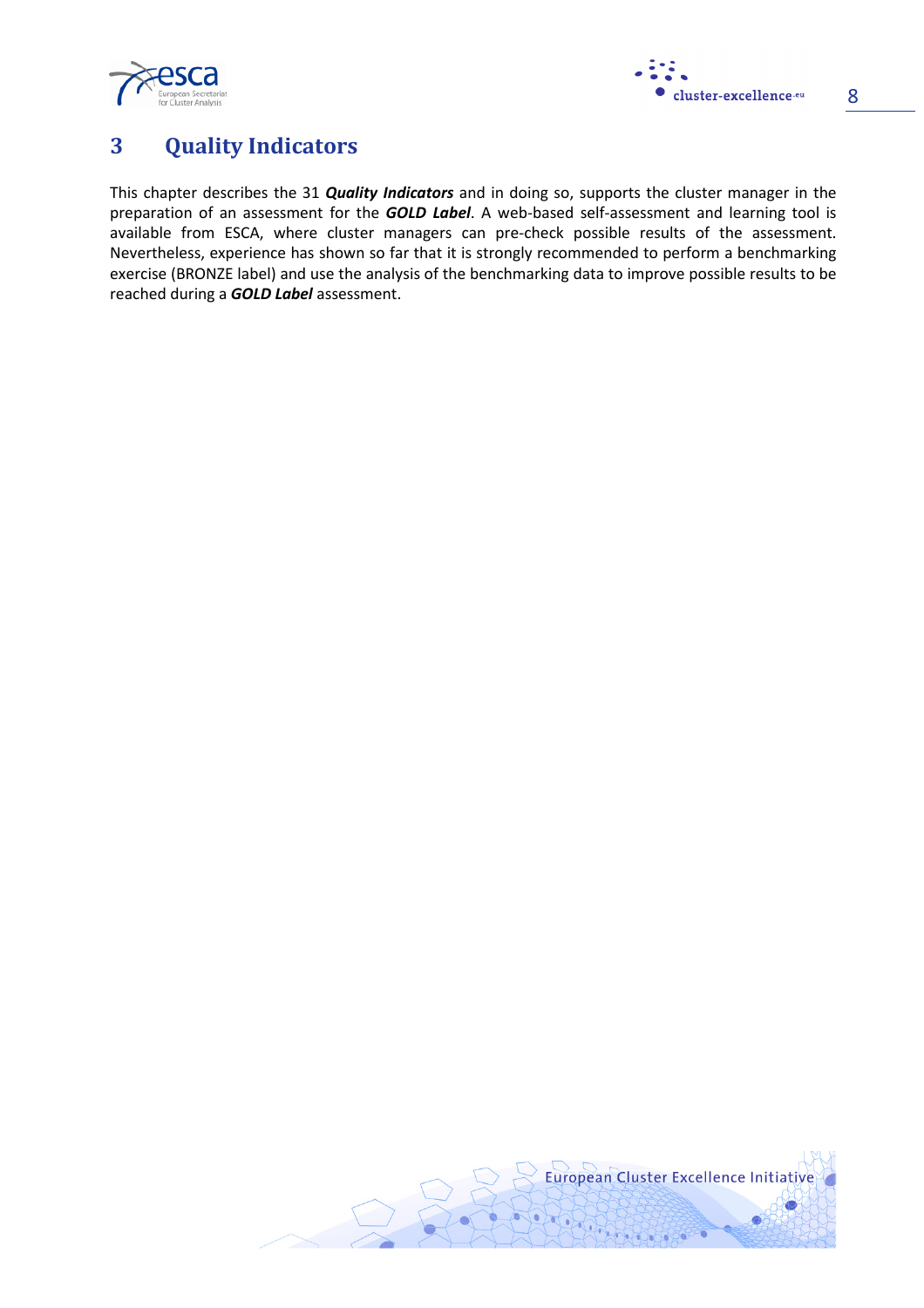



European Cluster Excellence Initiative

9

## I Structure of the Cluster

## Indicator 1.1.0: Committed Cluster Participation

#### **Questions**

- Does the cluster have committed actors, who have confirmed their participation in the cluster activities through some kind of written form, e.g. through membership fees, signing of a declaration of accession, a letter of intent, a partnership agreement, etc.?
- Does the cluster have non-committed cluster actors, who participate on a more or less regular basis in the activities of the cluster, without being formally linked to the cluster?

#### Additional Information:

- **•** Organisations receiving public newsletters or having attended public events on rare occasions shall not be considered as committed or non-committed cluster participants.
- Numbers of committed and non-committed participants need to be compared. Only a specific share of non-committed participants is allowed, when considering a well-managed cluster with a committed partnership.

## Indicator 1.1.1: Composition of the Cluster Participants

#### **Question**

Does the cluster incorporate different types of organisations as committed participants?

#### Additional Information (different Types of Organisations)

Category a (Businesses within the cluster relevant sector(s): industry/service providers):

- a.1 Large enterprises (> 1000 employees):
- a.2 Medium-size enterprises (> 250 up to 1000 employees):
- a.3 SME enterprises (> 50 up to 250 employees):
- $a.4$  small enterprises ( $> 10$  up to 50 employees):
- a.5 micro enterprises/individuals:

#### Category b (Organisations dedicated to R&D, training, and education):

- b.1 Universities:
- b.2 Non-university basic/fundamental research institutes:
- b.3 Non-university applied R&D institutes:
- b.4 Non-university education providers
- b.5 Others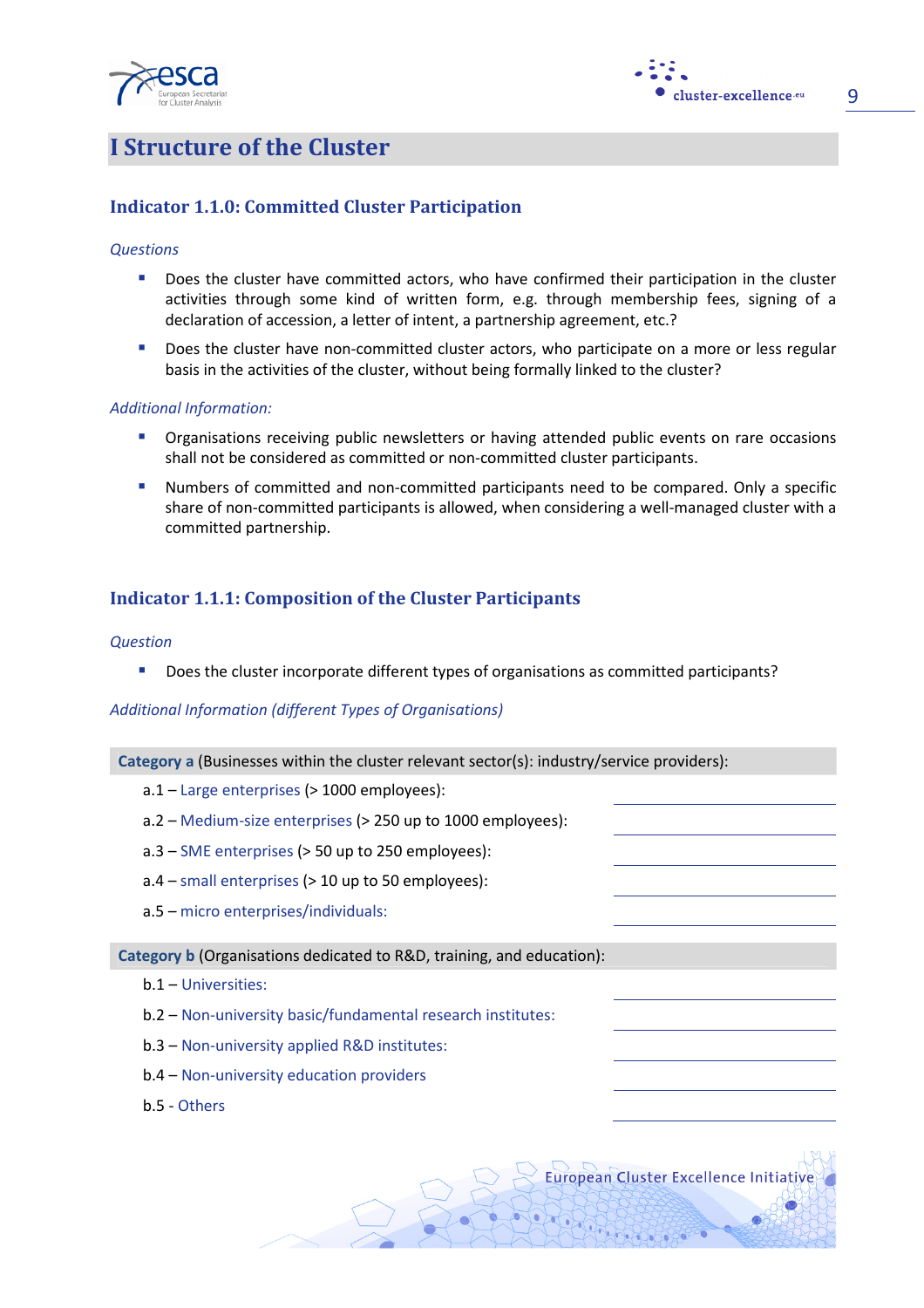



| Category c (Intermediates):                                                                |  |
|--------------------------------------------------------------------------------------------|--|
| c.1 - Financial institutions (e.g. Banks, Venture Capitalists,<br><b>Business Angels):</b> |  |
| c.2 – Associations and networks:                                                           |  |
| $c.3$ – Others:                                                                            |  |
|                                                                                            |  |
| Category d (Marketing and communication):                                                  |  |
| $d$ – Providers or actors for outbound marketing and PR issues:                            |  |
| Category e (Government and public administration):                                         |  |
| $e.1$ – policy makers:                                                                     |  |
| e.2 - public administration bodies:                                                        |  |
| $e.3$ – government organisations:                                                          |  |
| $e.4 - Others$                                                                             |  |

## Indicator 1.1.2: Number of Committed Cluster Participants in Total

#### Question

How many committed participants altogether does the cluster currently have?

## Indicator 1.2: Geographical Concentration of the Cluster Participants

#### Question

 What percentage of the cluster participants have their premises within a distance of around 150 km or 1.5 hour travel time from the headquarters or any regional offices (if existing) of the cluster organisation?

#### Additional Information

**Example 1** Evidence should be provided by the cluster manager using geo-data, ZIP-codes or maps of the premises of the cluster organisation and the cluster participants. Proximity of cluster management and committed cluster participants should allow easy face-to-face contacts.

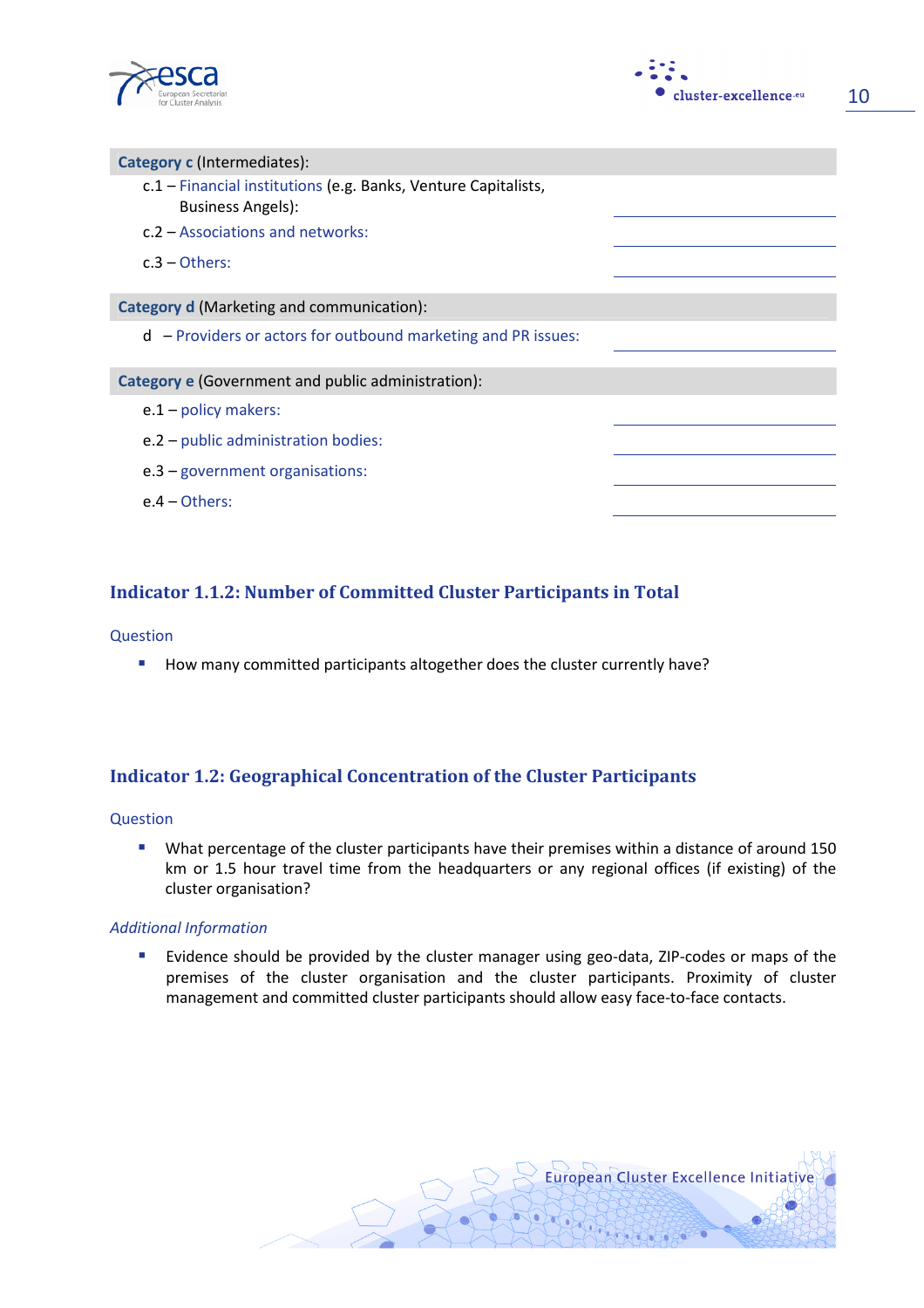



11

## II Typology, Governance, Co-Operation

## Indicator 2.1: Maturity of the Cluster Management

#### **Questions**

- In which year did the cluster management start its activities?
- For how many years have the cluster management tasks/actions been delivered?

#### Additional Information:

 The Cluster manager shall provide evidence in a written form (kick-off documentation, published history, etc.).

### Indicator 2.2.1: Human Resources Available for the Cluster Management

#### **Question**

**How many people (full time equivalents/FTE) were on average employed by the cluster** organisation for core cluster development activities (cluster management) during the last 12 months (INCLUDING its own personnel and sub-contracted personnel specifically for cluster management tasks)?

#### Additional Information

- **Personnel for any additional projects, like delivering R&D projects or organising a trade fair** booth as a commercial service, etc. shall NOT be considered here!
- The cluster manager has to provide a list of their team. Secondly the cluster manager has to provide evidence of how much time each of the team members has spent dedicated to the cluster management tasks. The results should be presented as a table, listing all team members and their actual utilisation within the cluster management tasks.

### Indicator 2.2.2: Qualification of the Cluster Management Team

#### **Question**

 What skills and experiences do the personnel involved in the cluster management have (evidence to be provided by relevant documentation on life/work track records and/or education)?

#### Additional Information

 The assessment shall be done for each person in the cluster management team and the scores shall be weighted according to the % of FTE each person contributes to the cluster management. Back-office personnel, like secretary, accountant, etc. shall only be included in the assessment if relevant for cluster management activities (to be decided and argued by the cluster manager).

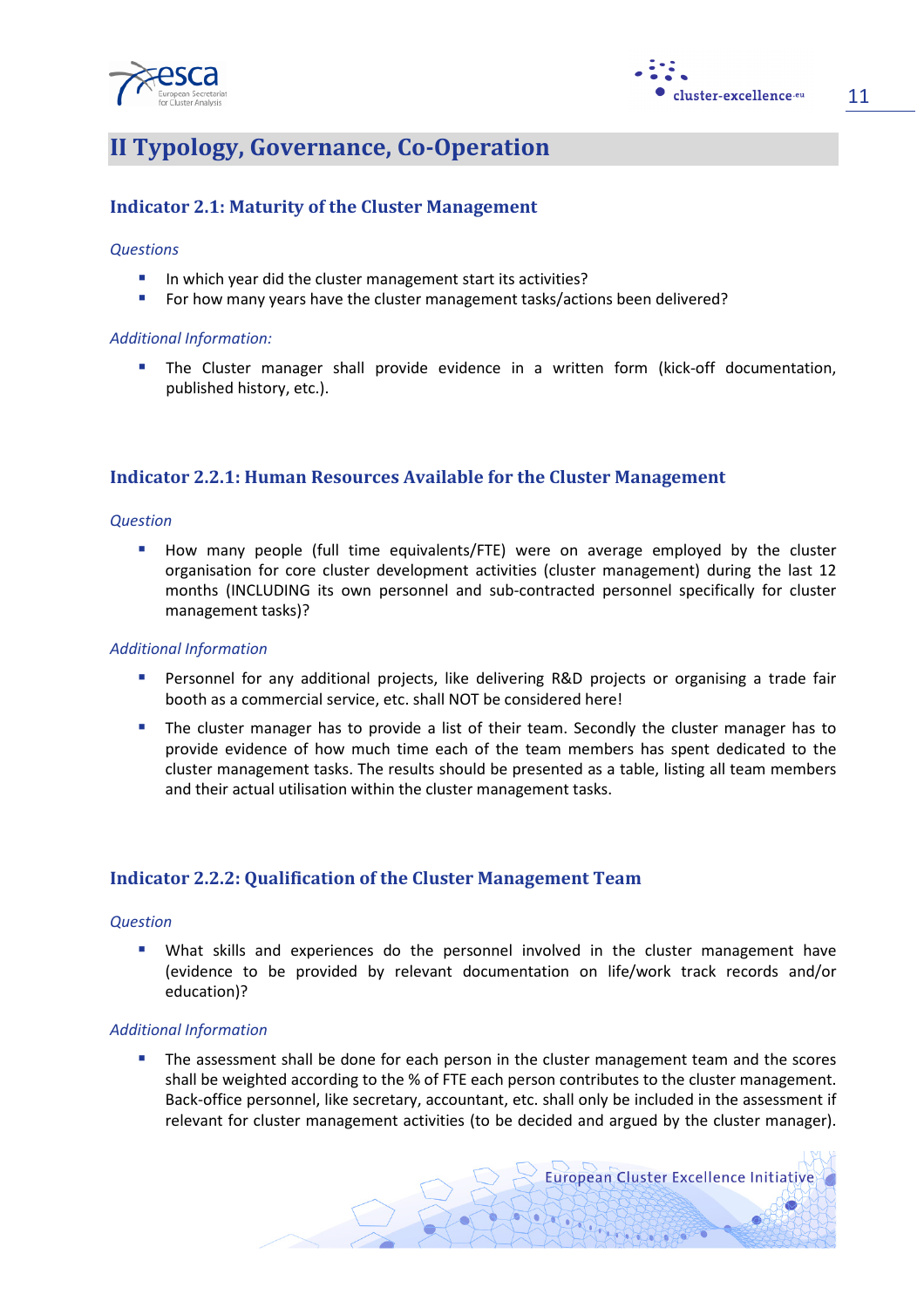



Pure administrative personnel (book-keeping, personnel managing the facility of the cluster organisation, etc.) shall not be included in this assessment.

Qualification assessed:

- Tertiary level education
- Work experience in the private sector, excluding experience in cluster organisations or cluster management in particular
- Leadership and management skills
- Social skills including intercultural skills
- Communication skills
- Project management skills
- Language, skills in English
- Language, valuable skills in at least one foreign language (excluding English)
- Relevant sector and/or technical knowledge of  $> 3$  years, due to education and/or work experience
- Cluster and policy related training
- Possible documentation: certificates, CV, life history, …

## Indicator 2.2.3: Life Long Learning Aspects for the Cluster Management Team

#### **Questions**

- **Are there programmes and budgets for continuous training (for cluster development as well as 4** more generalised management and communication issues) of the cluster management team planned and are such training activities carried out in a significant manner?
	- How many documented training days / FTE were realized in the last 12 months OR the 12 months before?
	- Is there a regular training programme for the cluster management staff in place?
	- Is there an **adequate budget planned** in a documented way for training of the cluster management staff?

#### Additional Information

- **"** "Adequate budget" means that the cluster management annual budget foresees resources (personnel costs, external costs, etc.) for training of the cluster management team.
- **Back-office personnel, like secretary, accountant, etc. shall only be included in the assessment if** relevant for cluster management activities (to be decided and argued by the cluster manager).

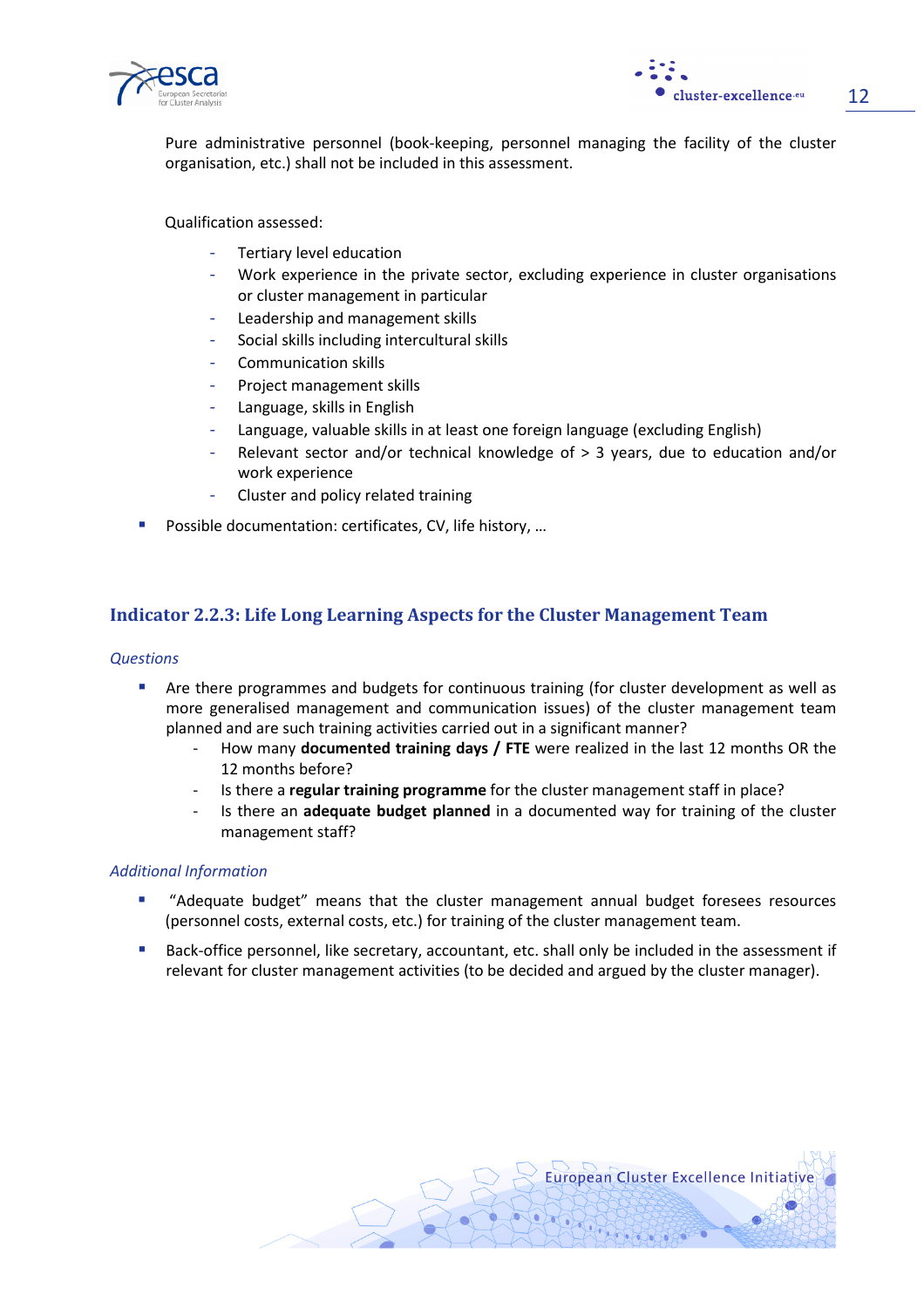



## Indicator 2.2.4: Stability and Continuity of Human Resources of the Cluster Management Team

#### **Questions**

- **How many persons involved in key activities of the cluster management have left the cluster** management team within the last 24 months?
- Were team members leaving replaced directly (within 3 months)?
- Did the operative cluster manager leave the cluster management team?
- Are there job descriptions for the key personnel available in written format?

## Indicator 2.3: Stability of Cluster Participation

#### **Questions**

- How many cluster participants have terminated their committed participation during the last 24 months?
- How many new participants have become committed during the last 24 months?

## Indicator 2.4: Clarity of Roles – Involvement of Stakeholders in Decision Making Processes

#### Question

**Who is involved in decision making processes and how are the processes of decision making** implemented?

Tick yes to each item, where possible, proofs of evidence to be provided:

| п      | Legal form of the cluster organisation                                                                                                                                                                                                                                                                                                                                                                                                                                                                                                                                    |
|--------|---------------------------------------------------------------------------------------------------------------------------------------------------------------------------------------------------------------------------------------------------------------------------------------------------------------------------------------------------------------------------------------------------------------------------------------------------------------------------------------------------------------------------------------------------------------------------|
| п      | Documented general terms & conditions or statutes / bylaws exist (regulating the<br>constitution and termination of partnership, rights and duties of participants, etc.)                                                                                                                                                                                                                                                                                                                                                                                                 |
| $\Box$ | General Manager of the cluster organisation is appointed and is in post: managing the<br>team, the day-to-day business, as well as the strategic longer-term aspects of the cluster                                                                                                                                                                                                                                                                                                                                                                                       |
| П      | A management board (in general consisting of non-executive directors), mainly<br>composed of representatives of the range of cluster participants, especially industrial<br>cluster participants, elected or nominated by the cluster participants in a transparent<br>manner, and having the power of decision for instance regarding strategic orientations,<br>new participation requests, recruitment of cluster organisation management personnel,<br>budget control, etc Instead of a management board, specific high-level working groups<br>could play this role. |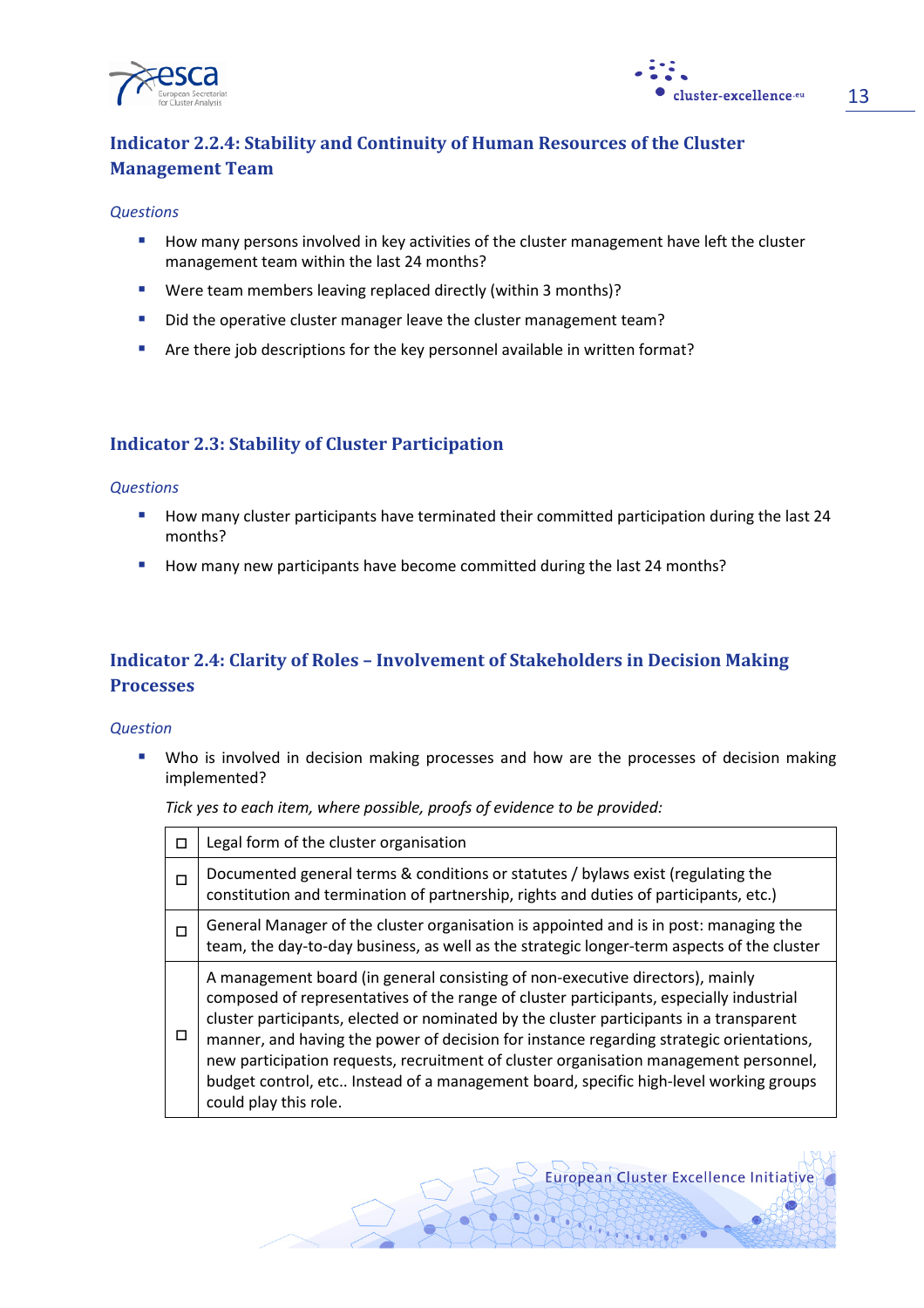



| □ | Advisory board/ scientific board(s) exist OR thematic committees composed of<br>participants exist; both to conduct decision making and to support the cluster manager in<br>implementing the action plan |
|---|-----------------------------------------------------------------------------------------------------------------------------------------------------------------------------------------------------------|
|   | Regular general meeting held, at least every 12 months, allowing cluster participants to<br>express wishes and to provide inputs to the aims, objectives and strategy of the cluster<br>organisation      |
|   | Documented general terms & conditions or statutes / bylaws exist (regulating the constitution and termination of partnership, rights and duties of participants, etc.)                                    |

## Indicator 2.5: Direct Personal Contacts between the Cluster Management Team and the Cluster Participants

#### **Question**

**How many direct personal contacts between the cluster organisation management team and** the cluster participants took place during the last 12 months OR the 12 months before (a "weak year" is allowed)?

#### Additional Information

- **Passive attendance of cluster participants at seminars/workshops is not to be considered as a** direct contact. Eligible contacts are for instance:
	- A contact during a visit to the cluster participant's premises or a visit by the participant to the premises of the cluster organisation
	- An extensive bilateral exchange of information for instance via telephone and/or mail, etc.
	- Joint work of the cluster organisation management staff and representatives of the cluster participants in specific projects, working groups, and/or other joint activities

### Indicator 2.6: Degree of Cooperation within the Cluster

#### **Ouestion**

How many cluster participants were actively involved in a significant manner in collaborative multi-member activities or collaborative projects during the last 12 months and/or the 12 months before?

#### Additional Information

 For example: participation in working groups, projects, delegation/trade visits (incoming and outgoing), joint trade fair activities, active lecturing activities, etc. with a minimum involvement per cluster participant of 2 days within the last 12 months OR the 12 months before (a "weak year" is allowed).

**European Cluster Excellence Initiative**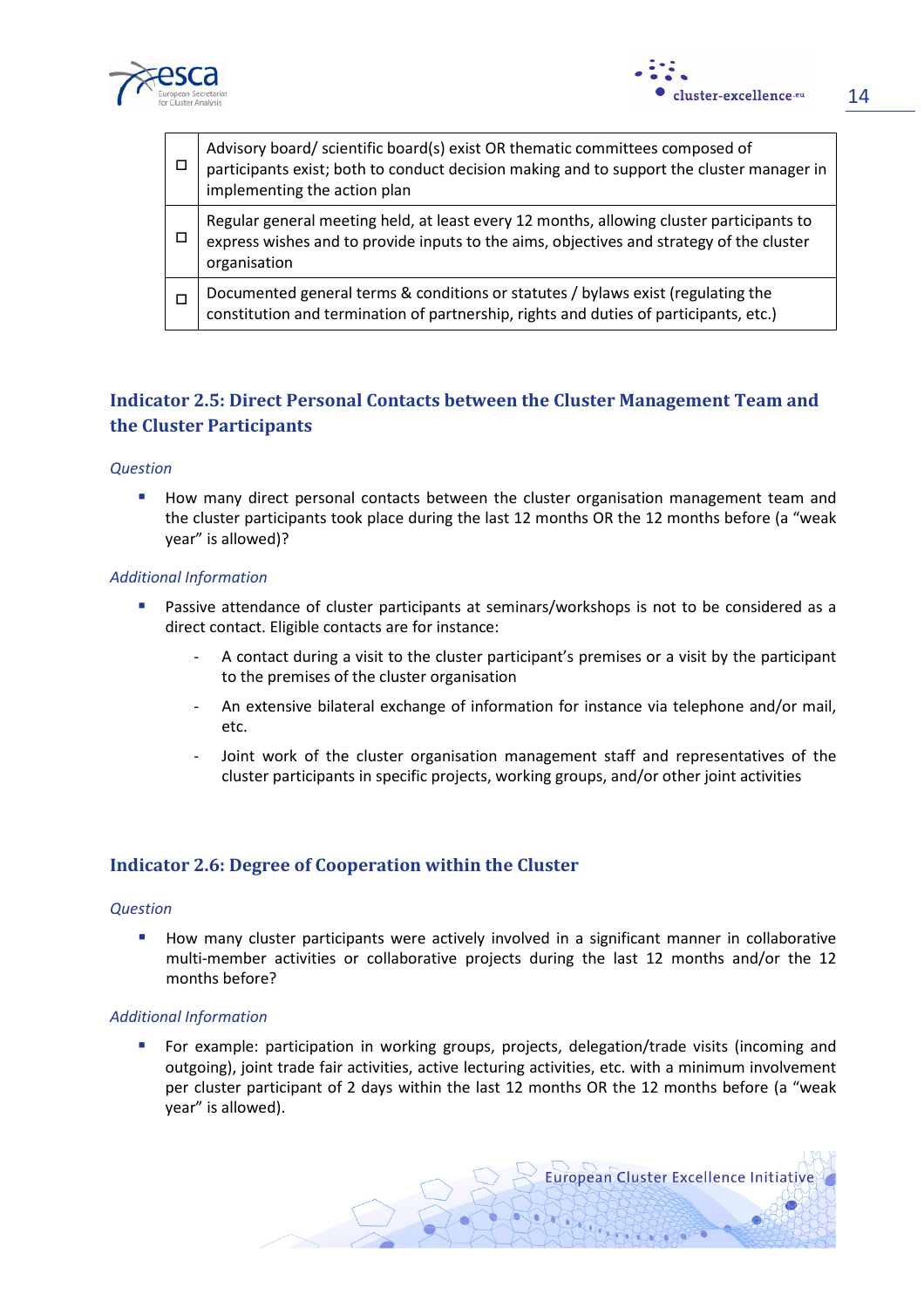



 A simple passive attendance at an event (seminar, workshop, get-together, etc.) shall not be counted here.

i.

## Indicator 2.7: Integration of the Cluster Organisation in the Innovation System

#### **Questions**

- **Does the cluster organisation maintain good cooperation contacts with other institutional** innovation support and service providers, business and innovation promoters, funding authorities, etc. in a regular manner?
- How many of such organisations are participants of the cluster? How many strategic or operational partner agreements with such organisations are in place?

#### Additional Information

- **P** Organising joint events or seminars with other organisations shall not be considered here. The indicator shall express the level of integration of the cluster organisation in the overall innovation community.
- An implemented inter-cluster cooperation shall be counted as a valid cooperation as well.

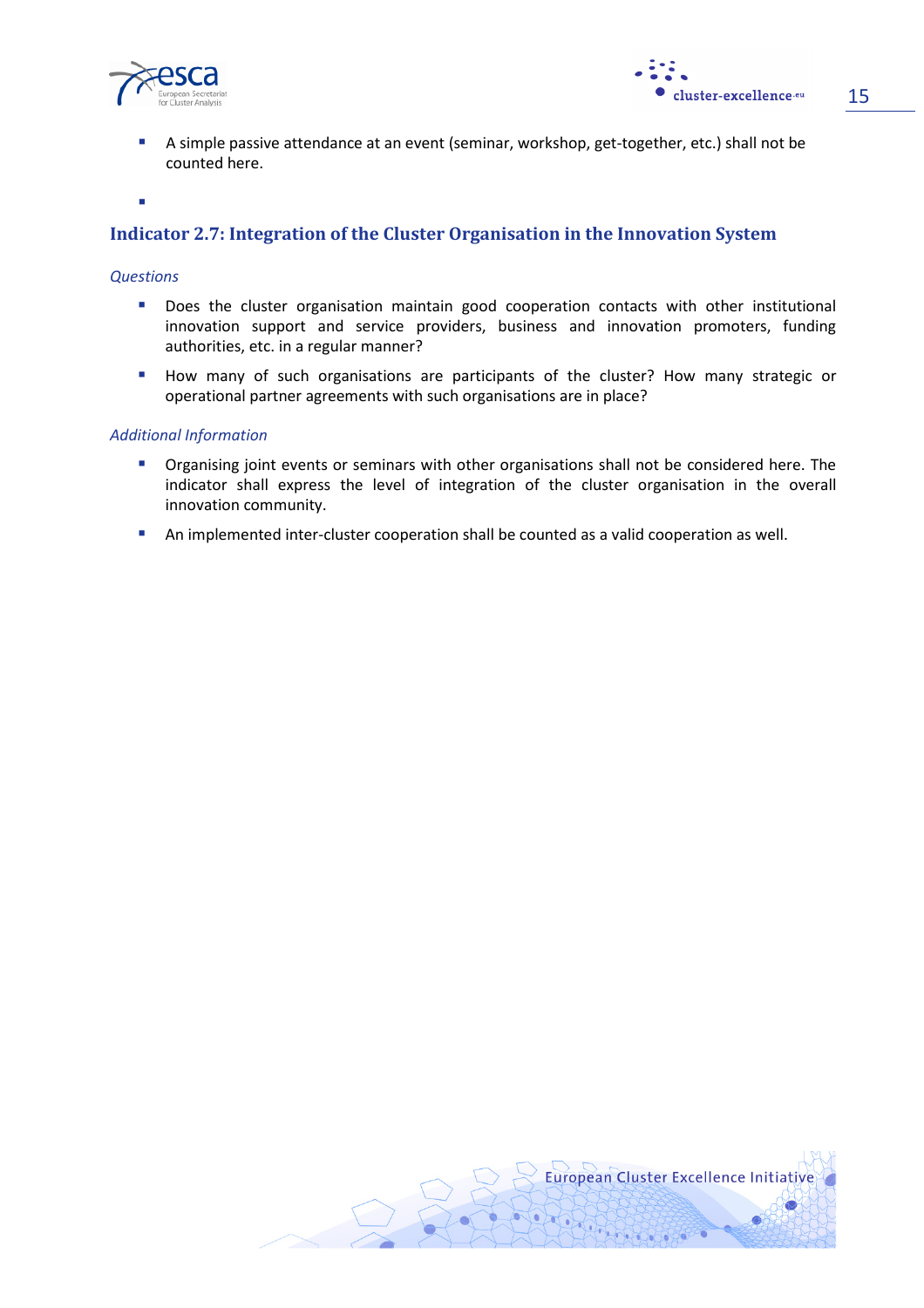



## III Financing Cluster Organisation Management

## Indicator 3.1: Prospects of the Financial Resources of the Cluster Organisation

#### **Questions**

 Are the financial resources secured for the future? How many years in the future can be anticipated in this context?

#### Additional Information

To be validated by documents, contracts, and plausible planning information, including a risk assessment

## Indicator 3.2: Share of Financial Resources from Private Sources

#### **Question**

**What percentage of the budget of the cluster organisation management is received from private** sources, like membership fees, donations, sponsoring, participation fees, commercial services, etc.?

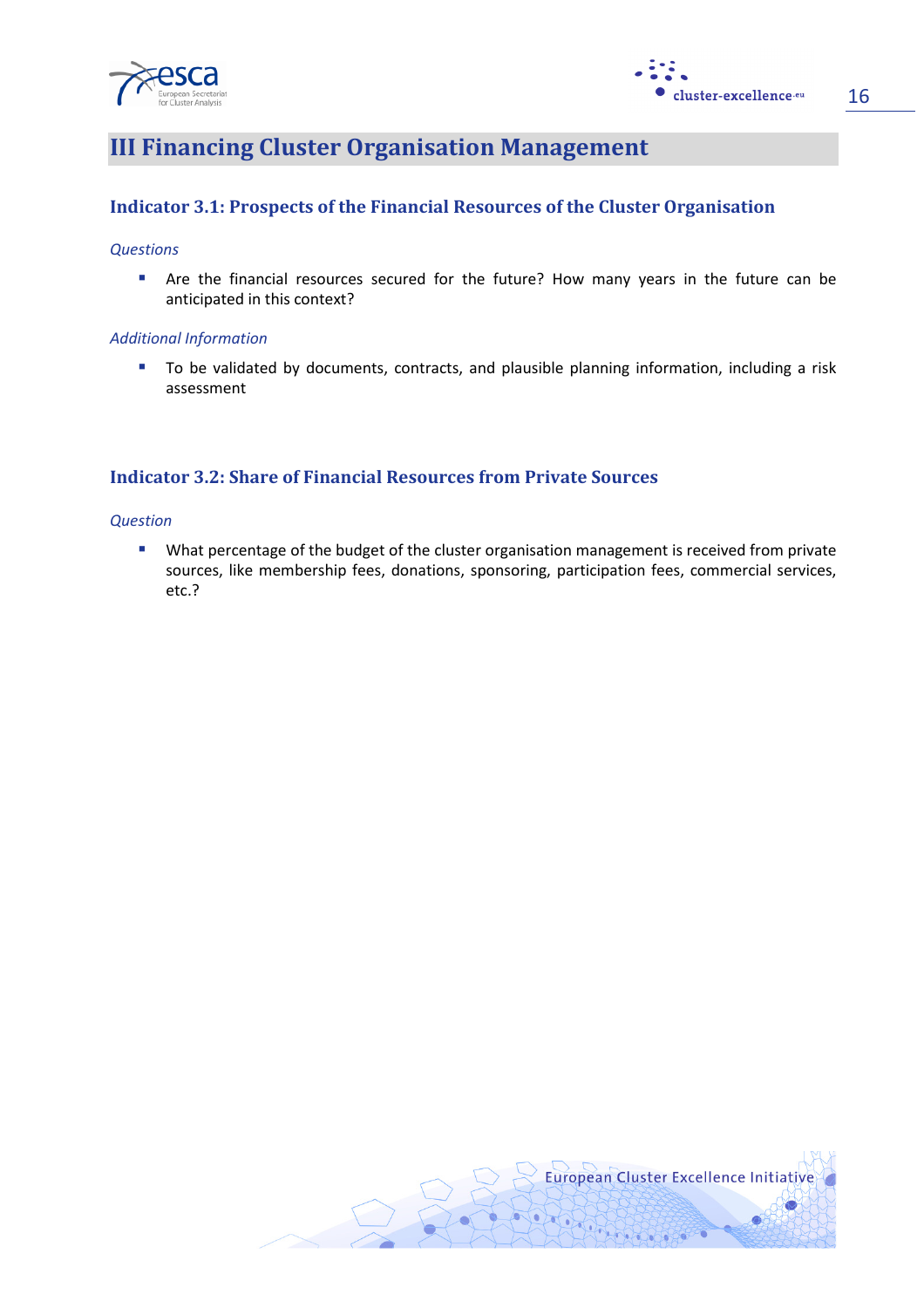



17

## IV Strategy, Objectives, Services

## Indicator 4.1.1: Strategy Building Process

#### **Questions**

- Were relevant market challenges identified, value chains analysed, surveys among cluster participants carried out? Was the industry involved? And what types of methodological tools were used in the development of the strategy?
- Are companies involved in the strategy-building process in a significant manner?

#### Additional Information

- Industry involvement in the process of strategy-building is considered a "must".
- Utilised sources, materials, and tools for strategy building are to be marked "yes" or "no" in the list:
	- (INDUSTRY/MARKET) Identification of the industry and market challenges, e.g. by conducting an industry analysis on the attractiveness of the strategic segments where the cluster participants (companies) compete or could compete, based on own studies and/or existing studies. Identify if the current strategic segment is attractive enough and/or analyse if new strategic segments are more attractive. Include opportunities around grand societal challenges, where appropriate.
	- (VALUE CHAIN) Understand the different business models by analysing the value chain and value systems for the existing industrial/technological sector and for needed value systems for the transformation of the cluster strategy into a new more attractive strategic segment. Describe the possibilities for accessing and exploiting necessary knowledge, from outside the cluster as well, to be used in this strategic process.
	- (BENCHMARKING) Include references of the new business model (new strategic segment) by identifying, analysing and learning from advanced buyers of new segments abroad and locally. Benchmark value chain activities by identifying weak areas of the current value chain of the companies according to the new value chain to achieve of the new business model/strategic segment.
	- (RELATED STRATEGIES) The links with other strategies need to be understood and articulated so that it can clearly be seen that the cluster strategy is in line with other strategies at European, member state, regional, sector and societal challenge levels. This will include an explanation of how the cluster strategy will help to deliver the other strategies and vice versa.
	- Further strategic planning tools like SWOT or similar instruments
	- Are results of cluster participants feedbacks (by surveys, specific feedback workshops, etc.) taken into account for strategy building

**European Cluster Excellence Initiative**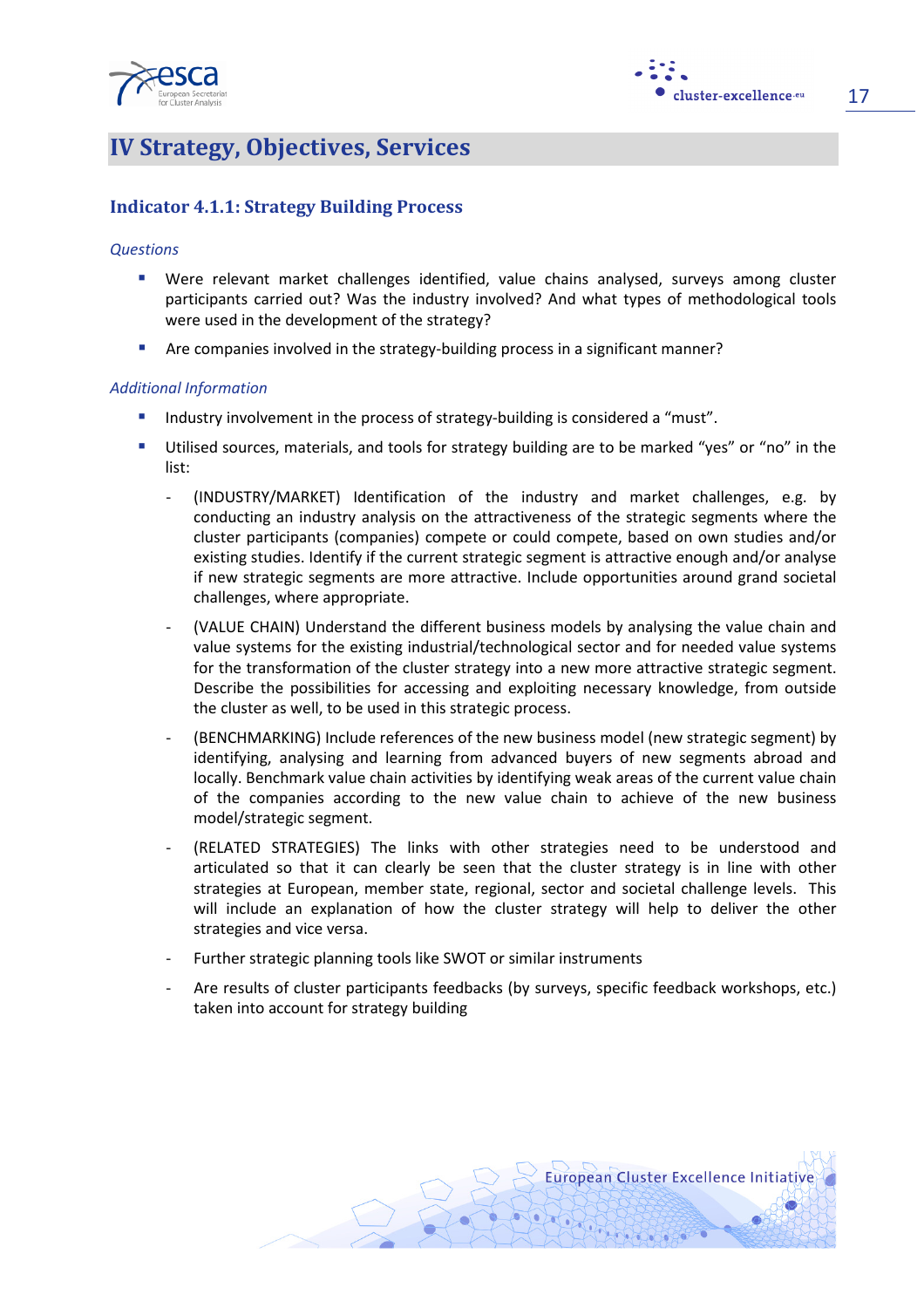



### Indicator 4.1.2: Documentation of the Cluster Strategy

#### **Questions**

- Are the cluster's strategic challenges documented? If so, in what kind of format (written format, multi-media, etc. ..)?
- Are the results of the strategy building process (according to indicator 4.1.1) and the strategic options for the participants of the cluster described?
- Is it described how the cluster organisation plans to support the cluster participants in the long, medium, and short term?

#### Indicator 4.1.3: Implementation Plan

#### **Questions**

- Intimum Is there (at least) an annual action and implementation plan with measurable targets and dedicated budgets existing in a written form?
- Does the implementation plan fit the strategic challenges?

#### Indicator 4.1.4: Financial Controlling System

#### **Questions**

- Is there a day-to-day controlling system in place to monitor the financial status?
- What kind of financial reporting/controlling tool is available?
- How often is the financial status updated?

#### Indicator 4.1.5: Review of the Cluster Strategy and Implementation Plan

#### **Questions**

- **If** Is there a process in place to review and update the documented strategic challenges for the cluster and the according implementation plan for the cluster organisation?
- How frequently is the cluster strategy reviewed and amended?
- How frequently is the implementation plan reviewed and amended?
- Who is involved in the process of the strategy and implementation plan review?
- What tools are used to review the strategy?

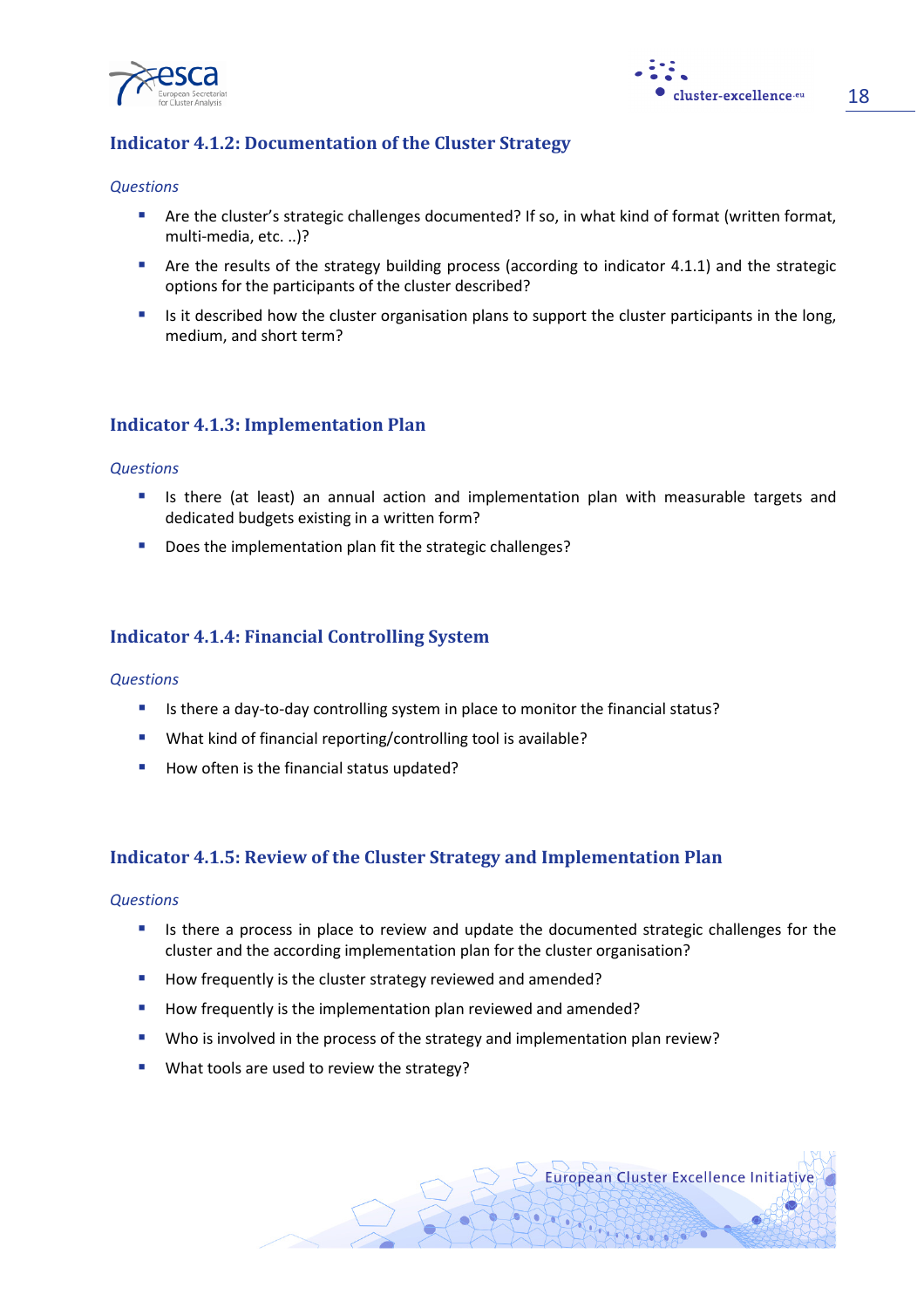



## Indicator 4.1.6: Performance Monitoring of Cluster Management

#### **Question**

**Are there a method and/or a controlling system in place to monitor the activities of the cluster** organisation?

(Key Performance Indicator System, e.g.: number of events, number of newsletters, number of projects initiated, etc.)

## Indicator 4.2: Focus of the Cluster Strategy

#### **Description**

- **This indicator looks into the future.**
- The idea of this indicator is to match the "mindset of the cluster management" concerning the main strategic lines of the cluster with the documented cluster strategy.
- **The general strategic priorities for clusters are listed below, where this matching shall be carried** out.
- In order to allow prioritisation the cluster manager is explicitly allowed to exclude those main strategic lines from the assessment, which have no or only minor importance for the cluster strategy. Furthermore a cluster manager should identify those strategic issues which are specifically important for the cluster strategy. The prioritisation (positive/negative) will be considered when assessing the documented strategic challenges of the cluster.

| 1. Improving innovation capabilities                                                                                                                                                                  | 2. Exploring business opportunities                                                                                                                                                                          |  |  |  |  |  |
|-------------------------------------------------------------------------------------------------------------------------------------------------------------------------------------------------------|--------------------------------------------------------------------------------------------------------------------------------------------------------------------------------------------------------------|--|--|--|--|--|
| <b>Examples:</b><br>R&D of products, processes,<br>technologies, services<br>Implementation of new products,<br>processes, technologies, services<br>Initiation and facilitation of cooperation<br>m. | <b>Examples:</b><br>Increasing business and market<br>opportunities of the cluster participants<br>Initiation and facilitation of co-operation<br>×.<br>Scouting of trends, technologies and<br>٠<br>markets |  |  |  |  |  |
|                                                                                                                                                                                                       | 4. Education, training, human resources<br>development                                                                                                                                                       |  |  |  |  |  |
| 3. Exploring business opportunities                                                                                                                                                                   |                                                                                                                                                                                                              |  |  |  |  |  |
| <b>Examples:</b><br>Supporting entrepreneurs<br>Facilitating entrepreneurial<br>infrastructures                                                                                                       | <b>Examples:</b><br>Developing curricula<br>Operating courses, lectures, etc.<br>П                                                                                                                           |  |  |  |  |  |

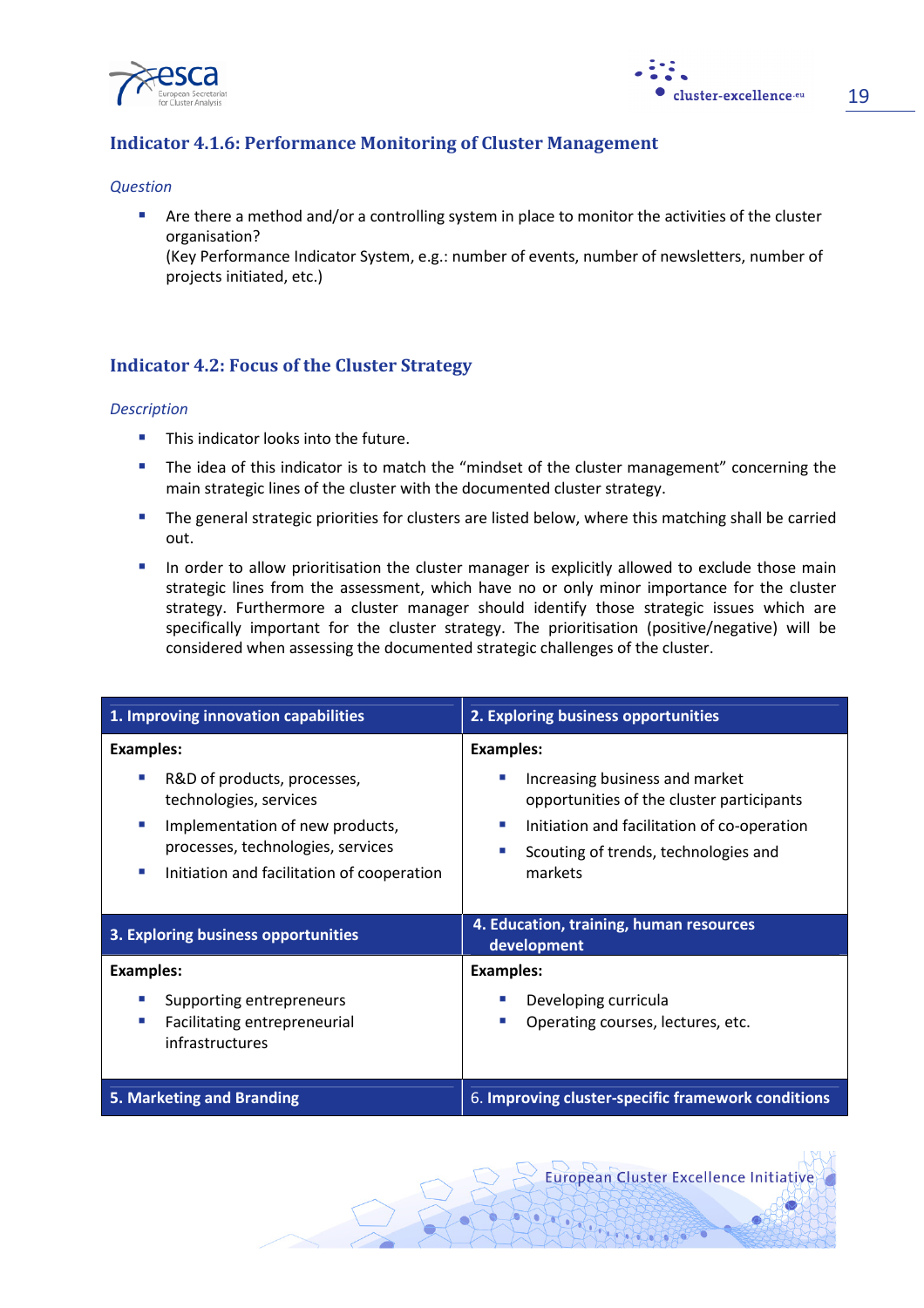



| <b>Examples:</b>                                                                                                       | <b>Examples:</b>                                                                                                                                     |  |  |  |
|------------------------------------------------------------------------------------------------------------------------|------------------------------------------------------------------------------------------------------------------------------------------------------|--|--|--|
| Increasing visibility and recognition for<br>×<br>the cluster topics and the cluster itself<br>Location marketing<br>ш | Lobbying, contribute to relevant policies<br>L.<br>(regulations, funding schemes, etc.)                                                              |  |  |  |
| 7. Developing the Cluster                                                                                              | 8. Internationalisation                                                                                                                              |  |  |  |
| <b>Examples:</b>                                                                                                       | <b>Examples:</b>                                                                                                                                     |  |  |  |
| Increasing the share of private financing<br>and funding<br>Increasing the cooperation among<br>×<br>participants, etc | Initiation and facilitation of cooperation<br>Initiating International R&D cooperation and<br>П<br>projects<br>Opening international business<br>a a |  |  |  |
| 9. Other Priority                                                                                                      |                                                                                                                                                      |  |  |  |
| <b>Examples</b>                                                                                                        |                                                                                                                                                      |  |  |  |
| To be described in words by the cluster<br>ш<br>manager                                                                |                                                                                                                                                      |  |  |  |

## Indicator 4.3: Activities and Services of the Cluster Management

#### Description

- **This indicator describes on the one hand activities and services carried out by the cluster** organisation and on the other hand outcomes, which may or may not be directly related to these activities, but which indicate activities being performed to achieve these outputs.
- **The indicator looks 12 months into the past. A spectrum (type of service/output) and intensity** (how many during the last 12 months) is to be assessed: either for only the three most important areas according to the judgment of the cluster manager, or for all relevant areas as listed in indicator 4.2.
- A quantitative measure for activities/outcomes within the last 12 months shall be given and justified. For further analysis, this quantitative measure is normalised on a scale from 0-4 and an intensity index is compiled.

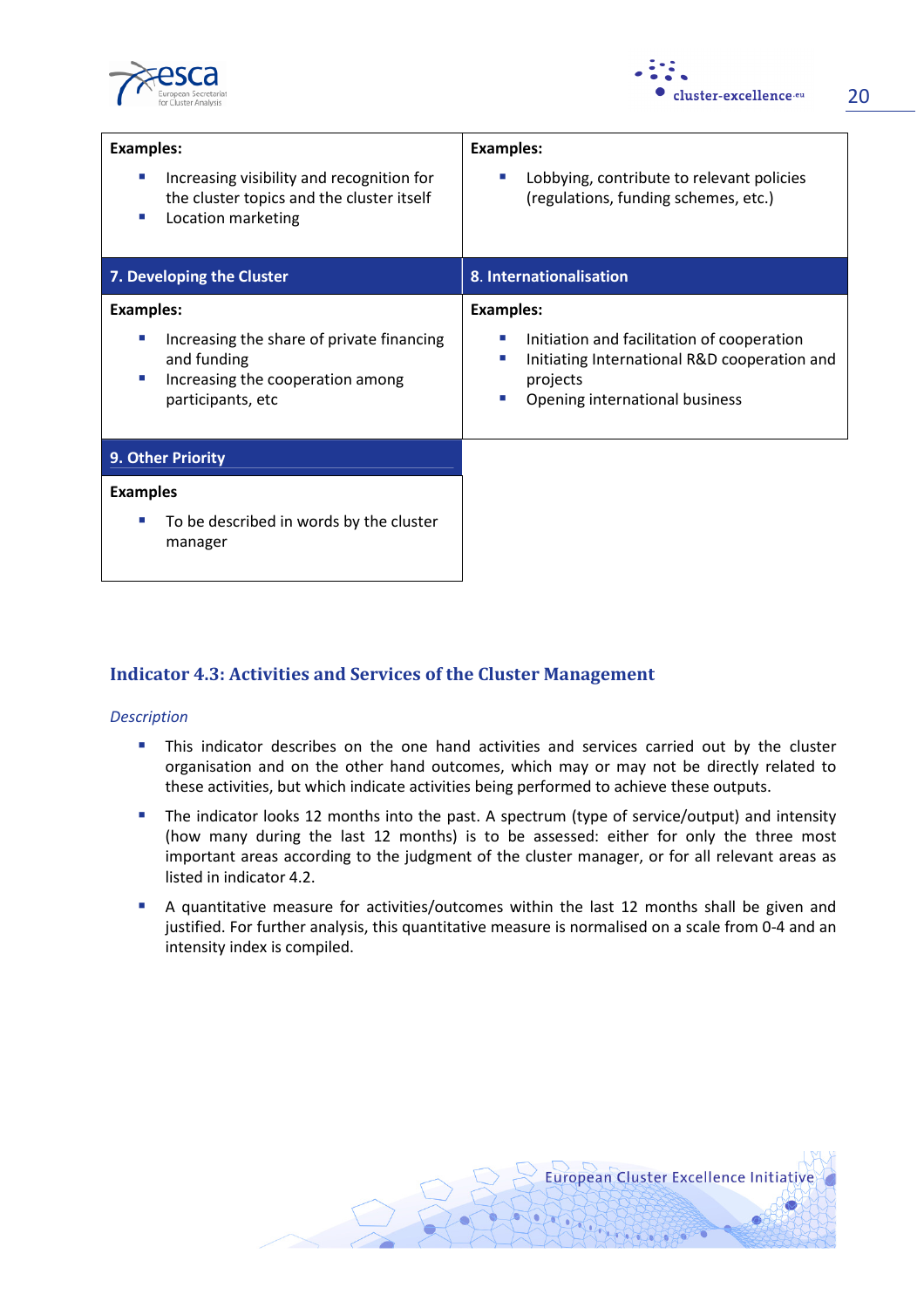

| .                       |
|-------------------------|
| • cluster-excellence.eu |

| $\vert$ 1. | <b>Improving innovation capabilities</b>                                                                                                                                                                                             |                                   |                |                |                |                |                |  |
|------------|--------------------------------------------------------------------------------------------------------------------------------------------------------------------------------------------------------------------------------------|-----------------------------------|----------------|----------------|----------------|----------------|----------------|--|
|            | <b>Type of Service</b>                                                                                                                                                                                                               | <b>Number</b><br>of<br>activities | $\overline{0}$ | $\overline{1}$ | $\overline{2}$ | $\overline{3}$ | $\overline{4}$ |  |
|            | <b>Activities</b>                                                                                                                                                                                                                    |                                   |                |                |                |                |                |  |
| 1.1        | Distribution of information about funding programmes and<br>possibilities                                                                                                                                                            |                                   | $\Omega$       | $\leq$ 3       | $\leq 6$       | $\leq 9$       | >9             |  |
| 1.2        | Organisation of task forces and/or working groups                                                                                                                                                                                    |                                   | $\Omega$       | $\leq$ 2       | $\leq 4$       | $\leq 6$       | >6             |  |
| 1.3        | Activities like innovation workshops, technology scouting<br>and/or road mapping campaigns/projects, etc.                                                                                                                            |                                   | $\Omega$       | $1 - 2$        | $\mathbf{a}$   | $4 - 5$        | >5             |  |
|            | <b>Outcome</b>                                                                                                                                                                                                                       |                                   |                |                |                |                |                |  |
| 1.4        | Initiation of third-party funded innovation projects with<br>participation by the cluster management (R&D and non-R&D),<br>projects newly initiated and currently running projects shall be<br>valid                                 |                                   | $\Omega$       | $\leq$ 2       | $\leq 4$       | $\leq 6$       | >6             |  |
| 1.5        | Collaborative R&D and/or innovation projects initiated<br>without participation of the cluster management: between<br>participants / by participants, newly initiated and running<br>projects shall be valid, funded and non-funded, |                                   | $\Omega$       | $\leq$ 2       | $\leq 4$       | $\leq 6$       | >6             |  |
| 1.6        | Other services/activities, please specify:                                                                                                                                                                                           |                                   | $\mathbf{0}$   | $\leq$         | $\leq 4$       | ≤6             | >6             |  |

| 2.               | <b>Exploring business opportunities</b>                                                                                                                                        |              |          |          |          |    |  |  |  |
|------------------|--------------------------------------------------------------------------------------------------------------------------------------------------------------------------------|--------------|----------|----------|----------|----|--|--|--|
|                  | <b>Activities</b>                                                                                                                                                              |              |          |          |          |    |  |  |  |
| 2.1              | Thematic and/or business/commercial-based events and<br>workshops for cluster participants only                                                                                | $\Omega$     | $\leq$ 2 | $\leq 4$ | $\leq 6$ | >6 |  |  |  |
| 2.2              | Internal cluster participants matching                                                                                                                                         | $\Omega$     | $\leq$ 2 | $\leq 4$ | $\leq 6$ |    |  |  |  |
|                  | <b>Outcome</b>                                                                                                                                                                 |              |          |          |          |    |  |  |  |
| $2.3\phantom{0}$ | Collaborative B2B projects (no R&D, innovation as a minor<br>issue) initiated between participants / by participants, cluster<br>management can, but most not be participating | $\mathbf{0}$ | $\leq$ 2 | $\leq 4$ | $\leq 6$ |    |  |  |  |
| 2.4              | Other services/activities, please specify:                                                                                                                                     |              | $1-2$    |          |          |    |  |  |  |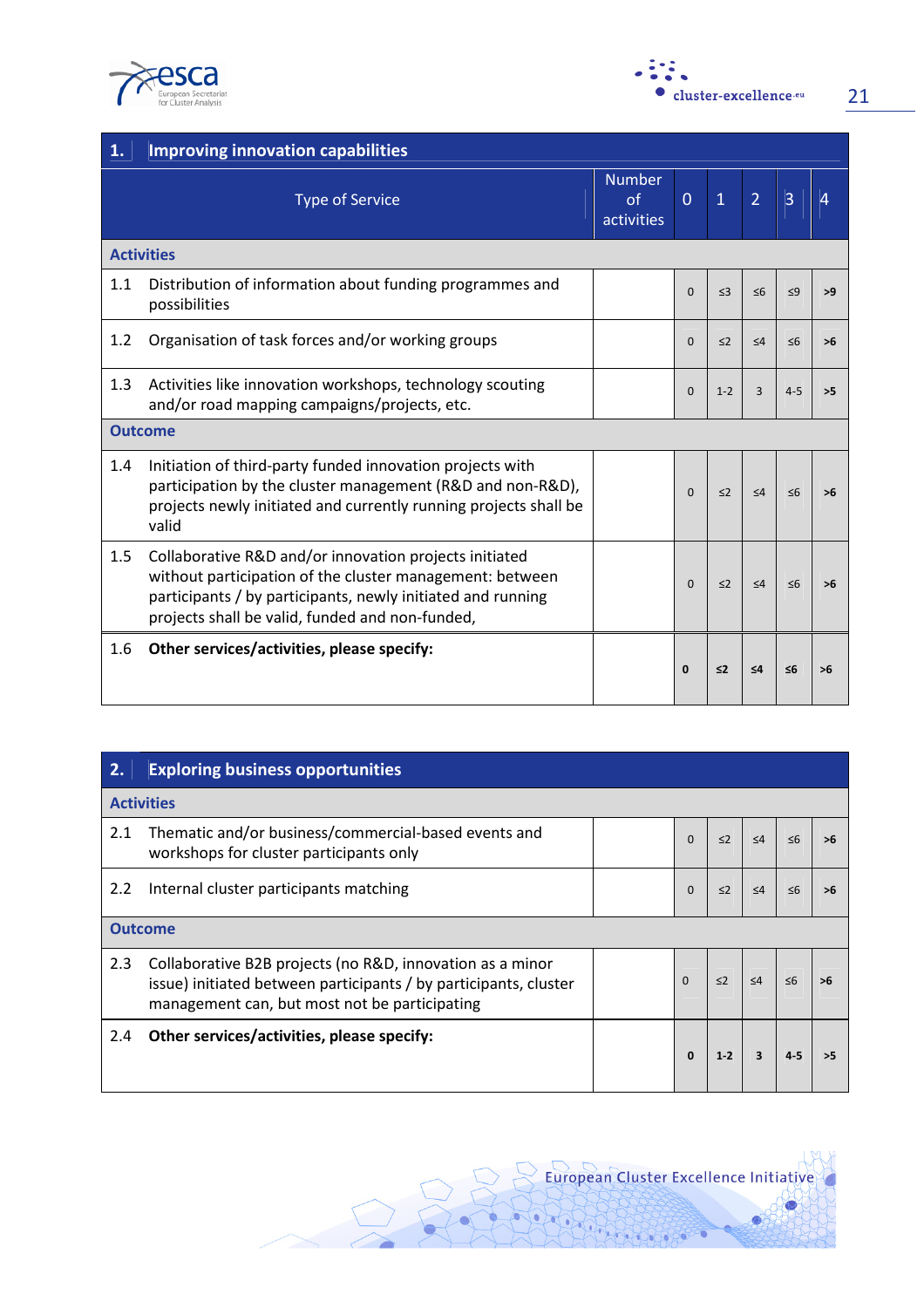



| $\vert$ 3. | <b>Fostering entrepreneurship</b>                                                                                                 |  |          |          |          |  |  |  |
|------------|-----------------------------------------------------------------------------------------------------------------------------------|--|----------|----------|----------|--|--|--|
|            | <b>Activities</b>                                                                                                                 |  |          |          |          |  |  |  |
| 3.1        | Consulting and coaching of entrepreneurs                                                                                          |  | $\Omega$ | $\leq$ 3 | $\leq 6$ |  |  |  |
| 3.2        | Support for acquisition of financial sources (venture capital,<br>banks, public funds etc.) for and/or on behalf of entrepreneurs |  | $\Omega$ | $\leq$ 2 | $\leq 4$ |  |  |  |
| 3.3        | Other services/activities, please specify:                                                                                        |  |          | $\leq$ 2 | $\leq 4$ |  |  |  |

| 4.  | <b>Exploring business opportunities</b>                                                                                                                                                                         |  |          |              |                |              |       |  |  |
|-----|-----------------------------------------------------------------------------------------------------------------------------------------------------------------------------------------------------------------|--|----------|--------------|----------------|--------------|-------|--|--|
|     | <b>Activities</b>                                                                                                                                                                                               |  |          |              |                |              |       |  |  |
| 4.1 | Specific training courses related to cluster development for<br>cluster participants                                                                                                                            |  | $\Omega$ | $\leq$ 2     | $\leq 4$       | < 6          | >6    |  |  |
|     | <b>Outcome</b>                                                                                                                                                                                                  |  |          |              |                |              |       |  |  |
| 4.2 | Percentage of cluster participants trained (double-counting<br>allowed)                                                                                                                                         |  | $\Omega$ | $\leq$<br>10 | $\leq$<br>20   | $\leq$<br>30 | $>30$ |  |  |
| 4.3 | Recruitment of specialists, executive managers, and other<br>human resources by the cluster participants where cluster<br>management gave assistance                                                            |  | $\Omega$ | $\leq$ 3     | $\leq 6$       | $\leq$ 9     | >9    |  |  |
| 4.4 | Significant contribution of the cluster management to the<br>establishment of vocational training courses as well as study<br>courses at universities, no. of curricula initiated and/or<br>courses carried out |  | $\Omega$ | $\mathbf{1}$ | $\overline{2}$ | $\mathbf{a}$ | >3    |  |  |
| 4.5 | Other services/activities, please specify:                                                                                                                                                                      |  | 0        | $\leq$ 2     | $\leq 4$       | ה>           | >6    |  |  |

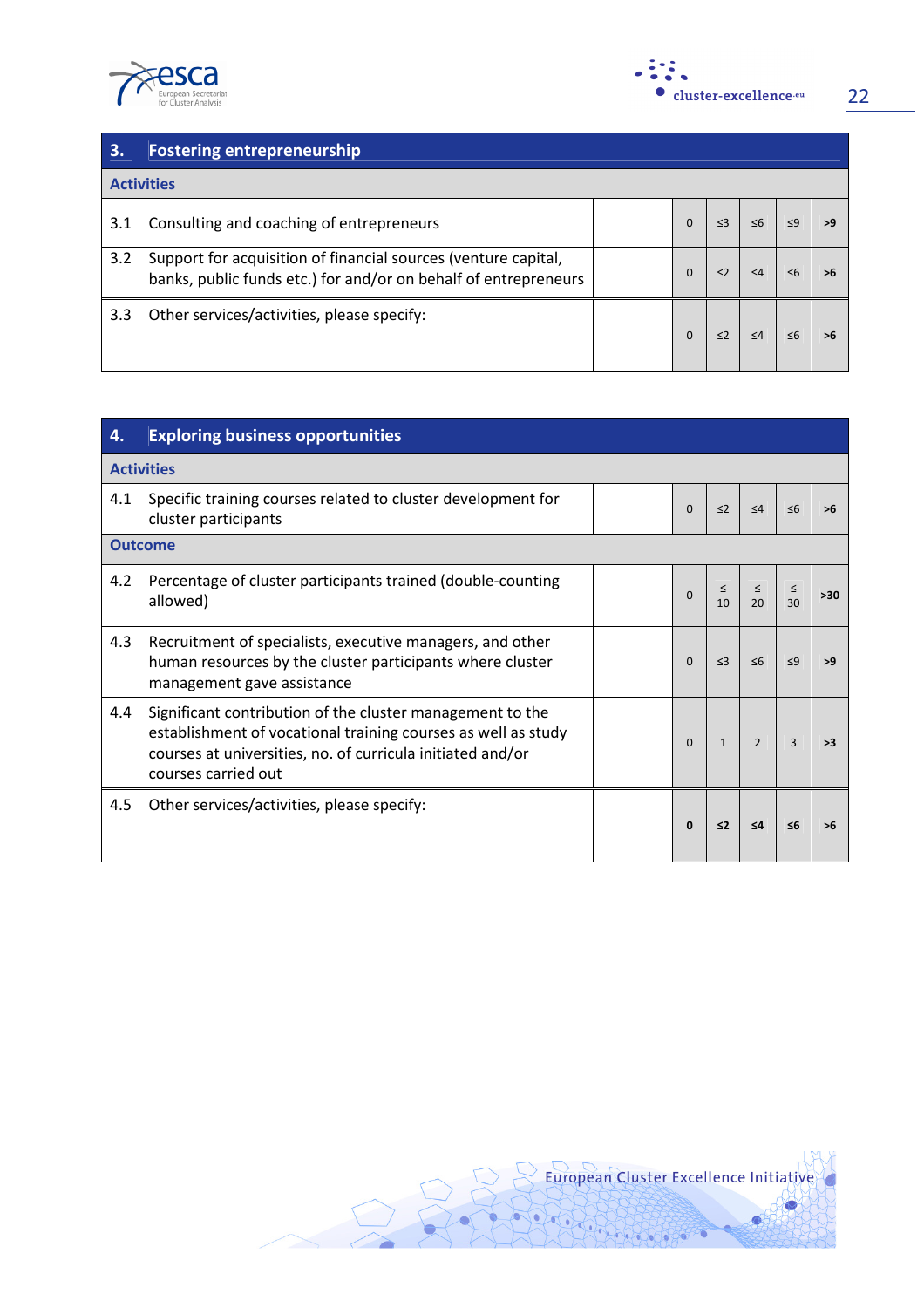



| 5.  | <b>Exploring business opportunities</b>                                                                                                                      |  |          |              |          |           |       |  |
|-----|--------------------------------------------------------------------------------------------------------------------------------------------------------------|--|----------|--------------|----------|-----------|-------|--|
|     | <b>Activities</b>                                                                                                                                            |  |          |              |          |           |       |  |
| 5.1 | Availability of up-to-date print/web material, no. of electronic<br>and/or paper sources (all languages)                                                     |  | $\Omega$ | $\leq$ 2     | $\leq 4$ | $\leq 6$  | >6    |  |
| 5.2 | Press releases                                                                                                                                               |  | $\Omega$ | $\leq 4$     | $\leq 8$ | $\leq 12$ | $>12$ |  |
| 5.3 | Presentation of the cluster and its participants on trade fairs /<br>conferences / etc.                                                                      |  | $\Omega$ | $\leq$ 2     | $\leq 4$ | $\leq 6$  | >6    |  |
| 5.4 | Specific events / workshops organised by the cluster<br>organisation to present the cluster and its participants to<br>external parties                      |  | $\Omega$ | $\mathbf{1}$ | $2 - 3$  | 4         | >4    |  |
| 5.5 | Specific matchmaking / networking with external parties and<br>other clusters, participation of the cluster organisation only,<br>organised by third parties |  | $\Omega$ | $\leq$ 3     | $\leq 6$ | $<$ 9     | >9    |  |
| 5.6 | Other services/activities, please specify:                                                                                                                   |  | $\Omega$ | $\leq$ 2     | $\leq 4$ | $\leq 6$  | >6    |  |

| 6.  | Improving cluster-specific framework conditions                           |  |             |  |  |  |    |
|-----|---------------------------------------------------------------------------|--|-------------|--|--|--|----|
|     | <b>Outcome</b>                                                            |  |             |  |  |  |    |
| 6.1 | Contribution to relevant policies (regulations, funding<br>schemes, etc.) |  | $\Omega$    |  |  |  | >4 |
| 6.2 | Contribution to regional development                                      |  | $\Omega$    |  |  |  |    |
| 6.3 | Other services/activities, please specify:                                |  | $\mathbf 0$ |  |  |  |    |

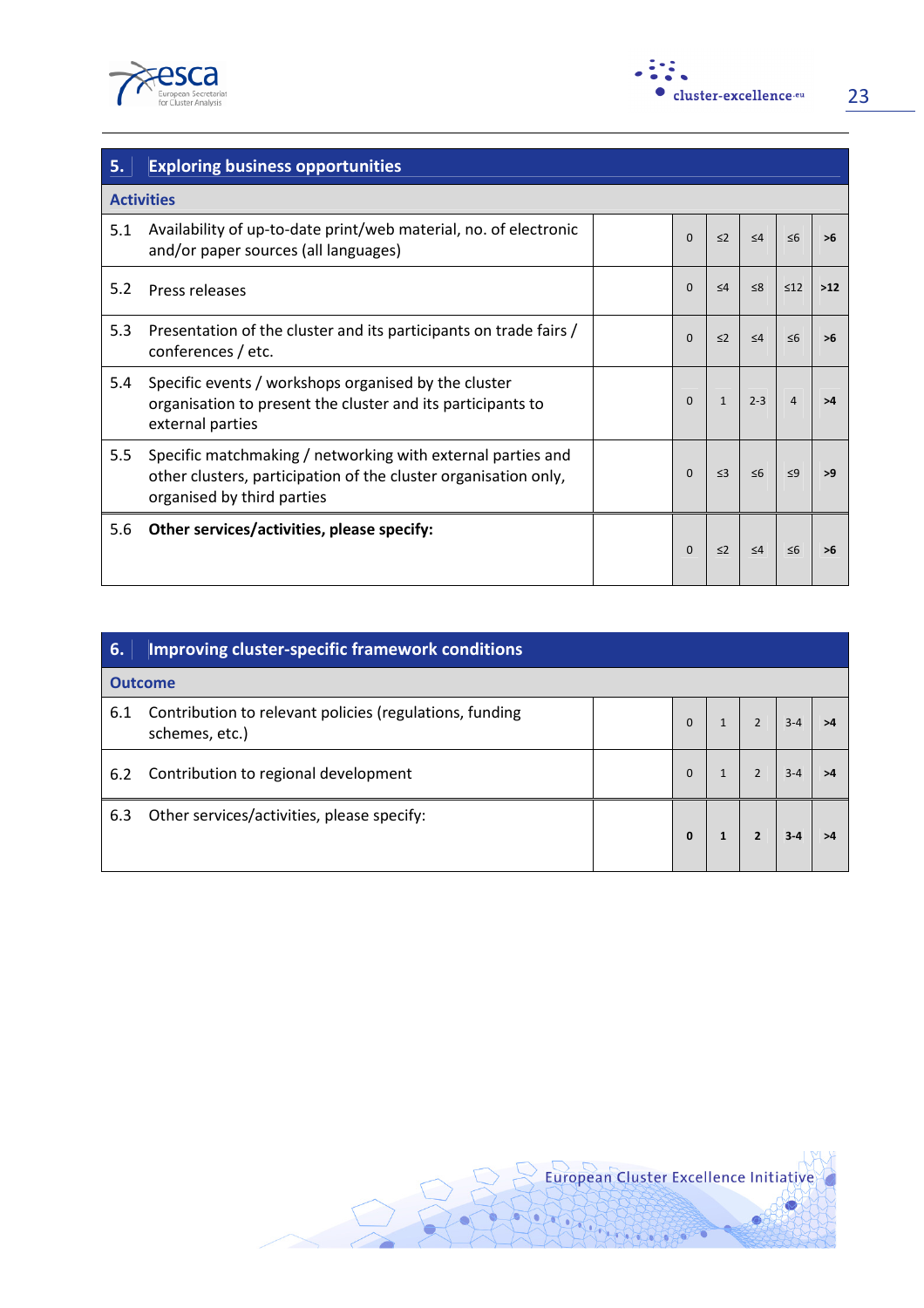



| <b>7.</b> | Developing the cluster organisation and the cluster structure<br>(only to be assessed for cluster organisations which are in place for more than three<br>years) |  |                    |                   |               |           |     |
|-----------|------------------------------------------------------------------------------------------------------------------------------------------------------------------|--|--------------------|-------------------|---------------|-----------|-----|
|           | <b>Activities</b>                                                                                                                                                |  |                    |                   |               |           |     |
| 7.1       | Increase of private and public financial support for the cluster<br>management (by x %) during the past 12 months                                                |  | $\leftarrow$<br>10 | < 0               | $20$          | < 40      | 40  |
| 7.2       | Increase of personnel for cluster management (by x %) during<br>the past 12 months                                                                               |  | $\prec$ -<br>10    | < 0               | $20$          | <40       | 40  |
| 7.3       | Increase of committed cluster participants during the past 12<br>months $(\%)$                                                                                   |  | $\leftarrow$<br>10 | $\leftarrow$<br>5 | < 0           | < 10      | 10  |
| 7.4       | Internal (for committed cluster participants only)<br>newsletters/web-based information and information<br>exchange                                              |  | $\Omega$           | $\leq 4$          | $\leq 8$      | $\leq 12$ | 12  |
| 7.5       | Other services/activities, please specify:                                                                                                                       |  | $\Omega$           | $\mathbf{1}$      | $\mathcal{P}$ | $3 - 4$   | > 4 |

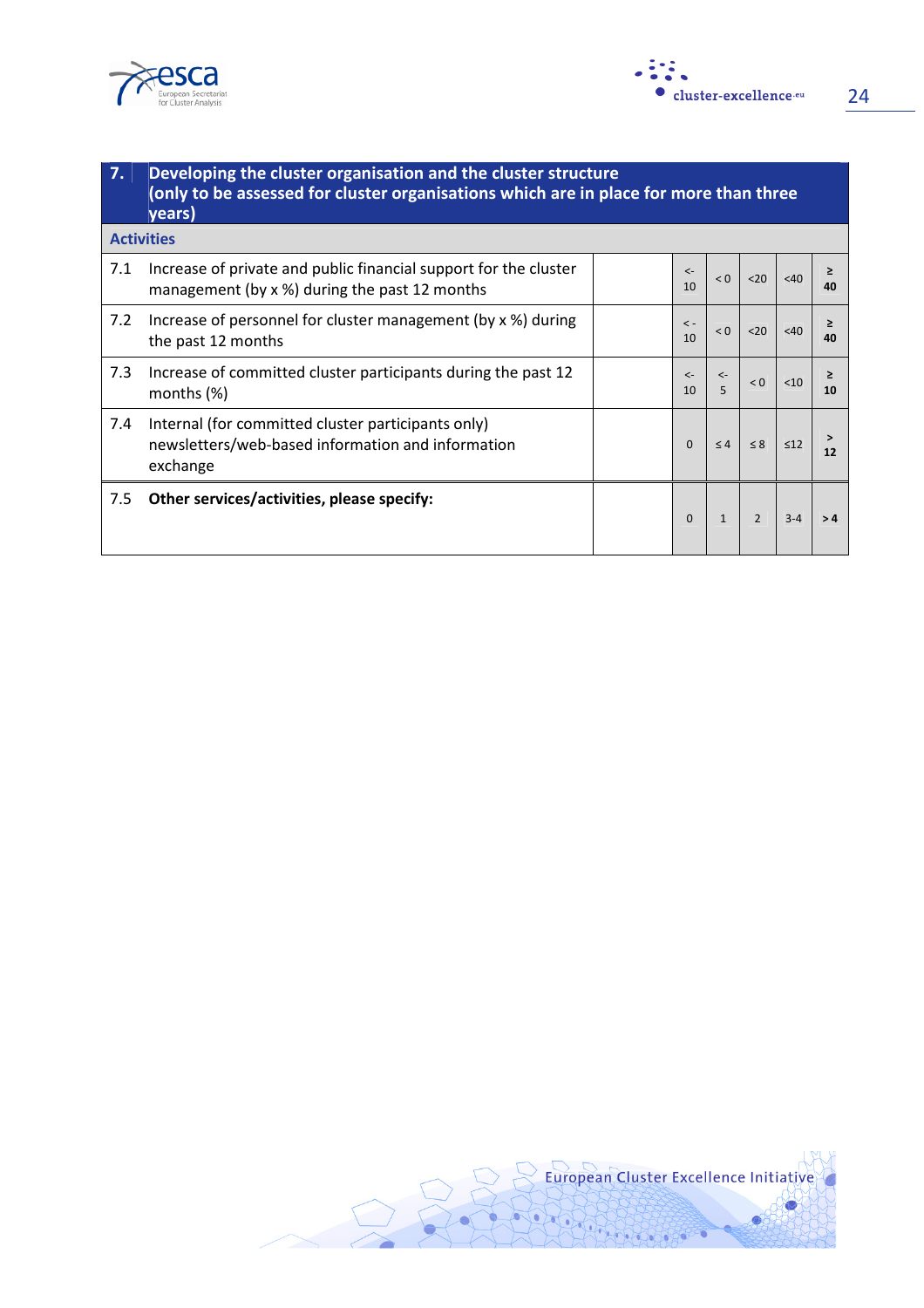



| 8.                | Internationalisation                                                                                                                                                                                                                              |              |              |                |          |    |
|-------------------|---------------------------------------------------------------------------------------------------------------------------------------------------------------------------------------------------------------------------------------------------|--------------|--------------|----------------|----------|----|
| <b>Activities</b> |                                                                                                                                                                                                                                                   |              |              |                |          |    |
| 8.1               | Availability of print/web information in foreign languages, no.<br>of "documents", each document and each language counts<br>separately                                                                                                           | $\Omega$     | $\leq$ 2     | $\leq 4$       | $\leq 6$ | >6 |
| 8.2               | Participation of the cluster organisation in trade fairs /<br>conferences abroad with own booth / speech etc. to present<br>the cluster and its participants                                                                                      | $\Omega$     | $\leq$ 2     | $\leq 4$       | $\leq 6$ | ъĥ |
| 8.3               | Other activities managed/operated by the cluster organisation<br>for intensifying international contacts and cooperation with<br>foreign partners or clusters                                                                                     | $\mathbf{0}$ | $\leq$ 2     | $\leq 4$       | $\leq 6$ | >6 |
| 8.4               | Participation in the organisation of trade missions,<br>international meet-the-buyer events, inward investment visits<br>etc. and the facilitation of the participation of cluster<br>participants in such activities                             | $\Omega$     | $\leq$ 2     | $\leq 4$       | $\leq 6$ | >6 |
| 8.5               | Offices or permanent representations of the cluster abroad<br>(representatives count 0.5), representation by embassies is<br>not to be included AND Participation as a cluster organisation<br>in other international networks or cluster related | $\Omega$     | $\leq$ 2     | $\leq 4$       | $\leq 6$ |    |
| <b>Outcome</b>    |                                                                                                                                                                                                                                                   |              |              |                |          |    |
| 8.6               | Acquisition initiation and delivery of international innovation<br>projects that were mainly initiated by the cluster<br>management, funded and not-funded, newly initiated and<br>running projects should be counted                             | $\Omega$     | $\mathbf{1}$ | $\overline{2}$ | $3 - 4$  |    |
| 8.7               | Other services/activities, please specify:                                                                                                                                                                                                        | $\Omega$     | $\leq$ 2     | $\leq 4$       | $\leq 6$ | >6 |

## Indicator 4.4: Performance of the Cluster Management

#### **Question**

**Are the performance targets of the cluster organisation achieved (in % compared to the** implementation plan for the related time period)?

#### Additional Information

Using the methodology for monitoring the activities of the cluster (indicator 4.1.6), the degree of achievement of the operational objectives within a maximum of four main activity areas during the past 12 months shall be assessed. Assessment shall be done in discussion with the cluster manager.

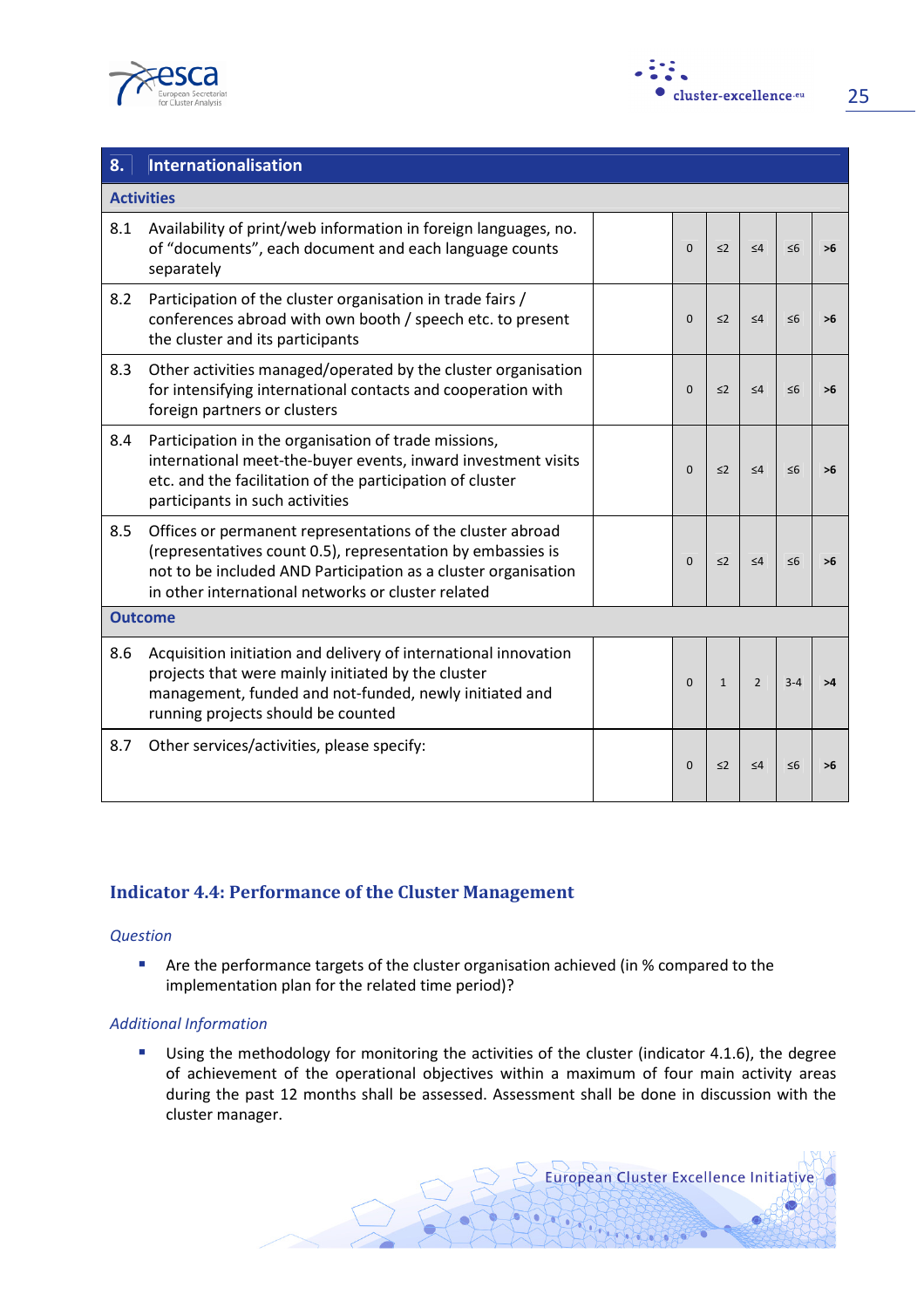

cluster-excellence.eu 26

### Indicator 4.5: Working Groups

#### **Question**

 Are working groups covering specific issues established and active and how many are there, how often do they meet/cooperate?

(Working groups can be organised physically or virtually.)

#### Additional Information

 The consensus of cluster practitioners is that the cluster organisation management should facilitate cooperation between cluster participants rather than being the driver and being involved directly in all activities. Initiating and implementing a structure of working groups can be considered as good practise for cluster organisation management.

#### Indicator 4.6.1: Communication of the Cluster Organisation

#### **Question**

**How many communication activities (internal and external communication) were carried out** during the last 12 months?

#### Additional Information

 Internal (within the membership) and external (towards the broad public or the relevant industrial/scientific communities) communication both are considered. Actions to be considered are: Newsletters, Information campaigns, trade fair participations, press releases, active (with presentation) participation in conferences and other "important" events in order to promote the cluster as well as the cluster organisation. Individual communication with specific cluster participants is not to be considered as communication activity regarding this indicator.

### Indicator 4.6.2: Cluster Organisation's Web Presence

#### **Question**

- How informative and accessible is the internet presence of the cluster?
- How frequently is the internet content reviewed and updated?

#### Additional Information

 Regularly updated content on the cluster organisation should be made available in the local language on a website and on social networks/platforms like LinkedIn, the European Cluster Collaboration Platform or facebook, giving a general overview and details on the work of the cluster and possibly the sectoral and/or technological sector as well as important contact points. As internationalisation of clusters is an important issue, the public part of the web presence

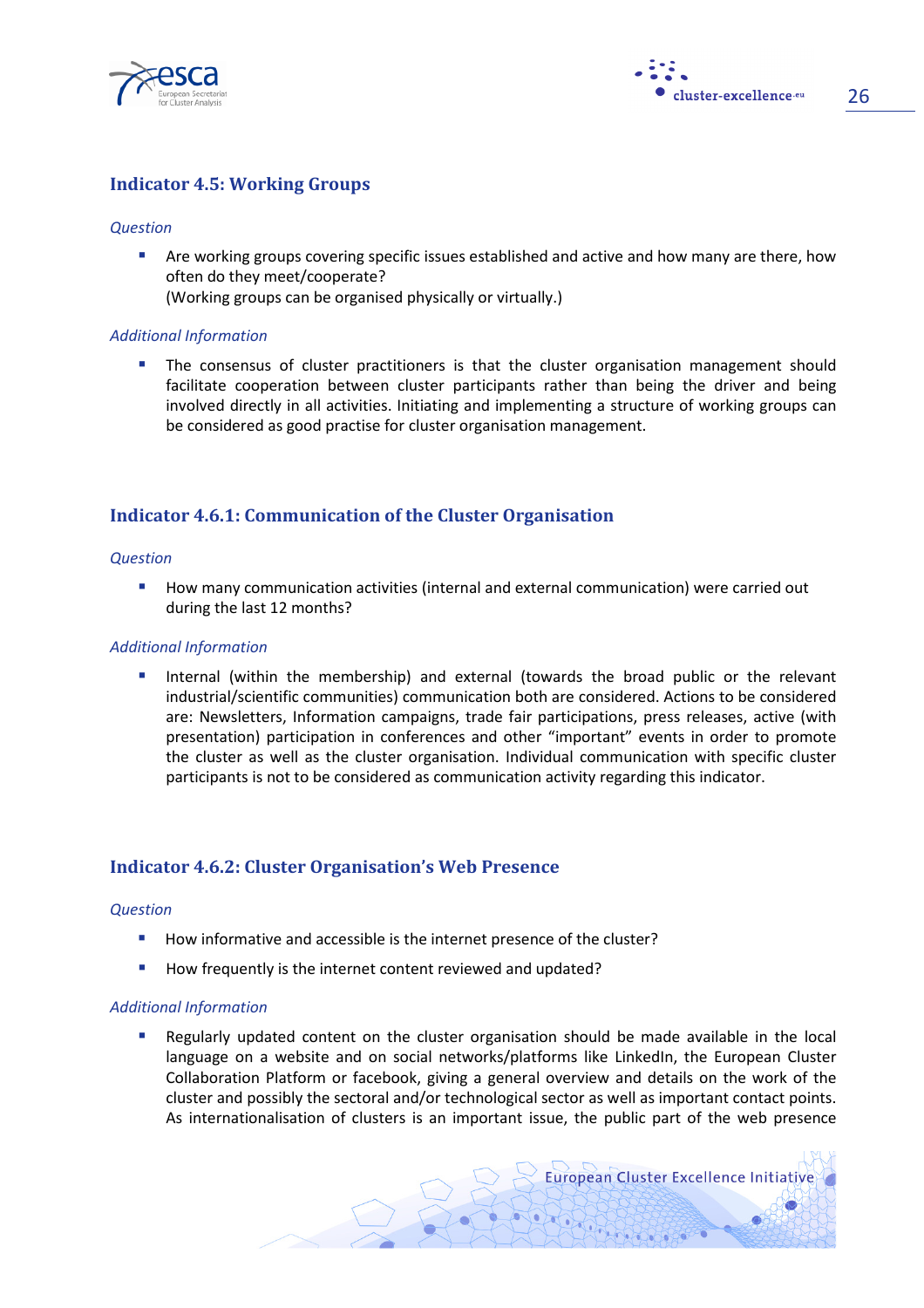



should be available in the English language, plus the languages of the key countries targeted for collaborations and market opportunities. Furthermore, contacting cluster participants should be possible via the web presence where the appropriate contact details should be available.

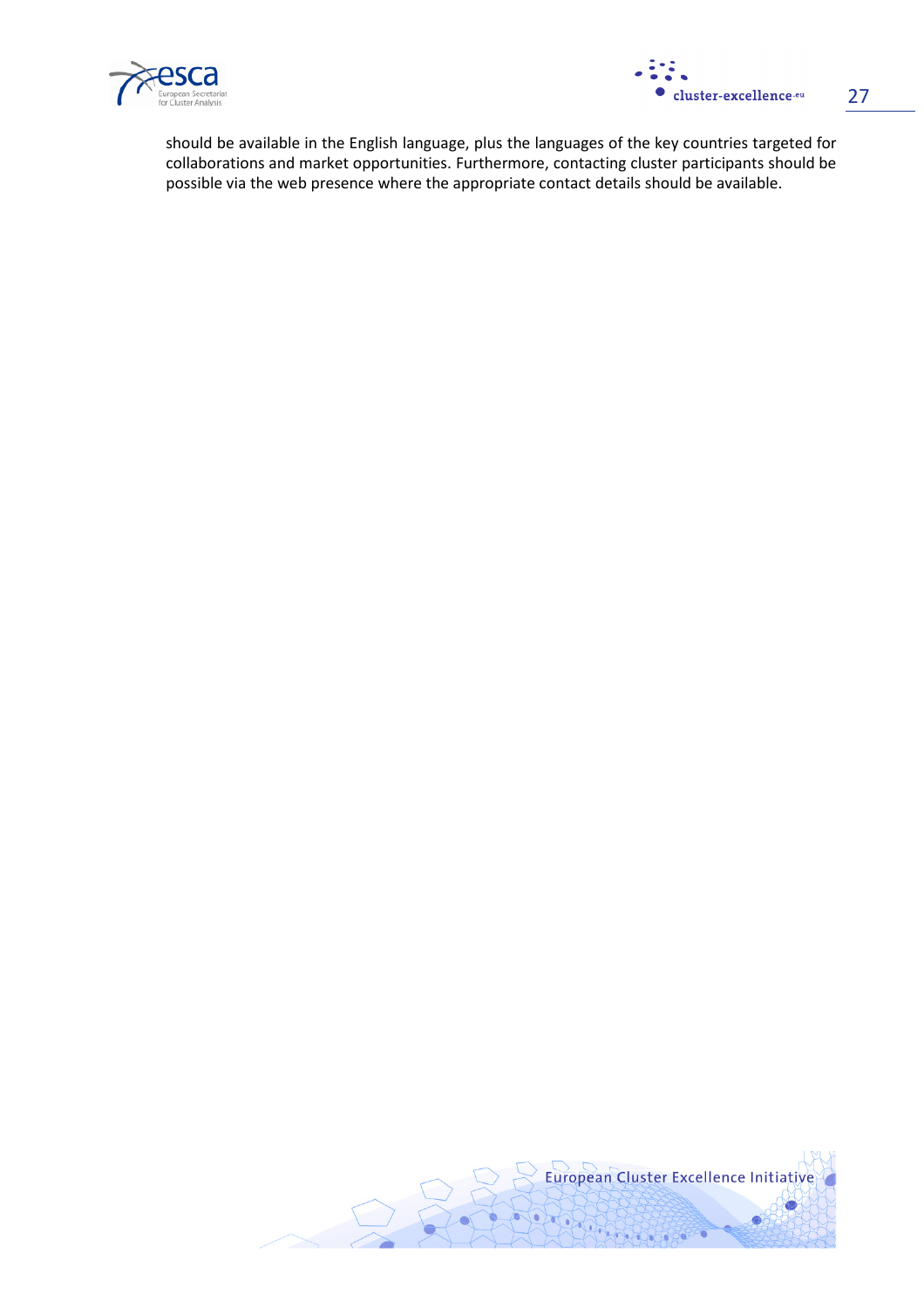



## V Achievements, Recognition

## Indicator 5.1: Recognition of the Cluster in Publications, Press, Media

#### **Question**

How many times was the cluster and/or the cluster organisation mentioned in the press, technical journals, media, web (more detailed than just a directory listing), etc. during the last 12 months at regional/national and/or international level?

### Indicator 5.2: Success Stories

#### **Questions**

- What are the three main success stories of the cluster achieved during the last 24 months?
- What was the impact on the majority of the cluster participants and industry in general?
- What was your role?

#### Additional Information

Assessment and evaluation of the three most impressive success stories of the cluster achieved during the last 24 months in relation to:

- **E** Complexity of the objective and actions necessary for achievement
- **Positive impact on the majority of the cluster participants and industry in general**
- **Relevance and degree of contribution to the cluster strategic challenges**
- Contribution of the success story to the sustainability of cluster organisation development

Assessment shall be done in discussion between the assessor and cluster manager.

The means of assessment are intensively discussed in the assessor trainings, assessors can do their individual assessments alone and then compare results, leading to a "negotiated result"§ of the assessment.

### Indicator 5.3: Customer and Cluster Participants' Satisfaction Assessment

#### **Question**

- **Are surveys carried out in order to assess the satisfaction of cluster participants and other** customers with the work of the cluster management?
- How often?
- **Are the results implemented in the review of the cluster strategy or the implementation plan?**

**European Cluster Excellence Initiative**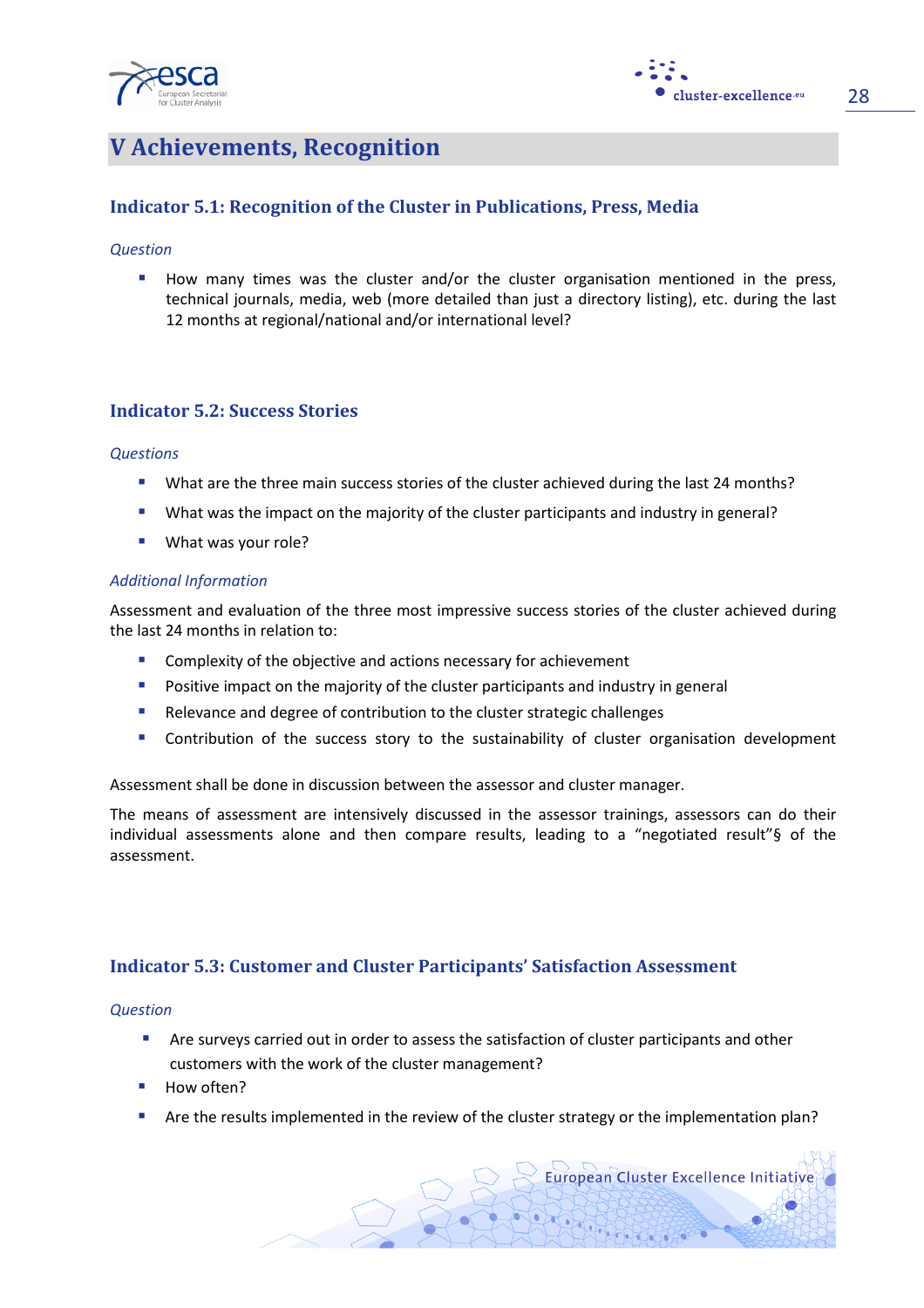



## 4 The GOLD Label Assessment/Awarding Procedure

The "European Secretariat for Cluster Analysis (ESCA)", hosted by VDI/VDE Innovation + Technik GmbH in Berlin/Germany is mandated by the ECEI-consortium and the European Commission, DG Enterprise and Industry, for taking over the responsibility of implementing the **GOLD Label** and making the processes available to cluster organisations internationally, including management and organisation of assessment and validation procedures. ESCA shall be contacted for any questions and requests.

Thus, ESCA is acting as a one-stop shop for all issues of cluster labelling in the described context (www.cluster-analysis.org). It should be noted however, ESCA is only managing and organising the processes, all final decisions regarding the award of the **GOLD Label** are taken by a dedicated decisionmaking body, the "Cluster Excellence Expert Group (CEEG)". Launched March 2103, this group consists of representatives of cluster organisations holding a currently valid **GOLD Label**. Thus, the composition of the group underlies a constant change since all newly labelled cluster organisations can nominate a representative to join this group. CEEG is asked to approve the assessments and the results according to the methodology and criteria developed in ECEI. By this, an international acceptance and recognition of the GOLD Label can be stated. Issues of quality control regarding the correct use of the Quality Indicators and further development thereof will be considered in a "Technical Advisory Board" mainly consisting of representatives being involved in the ECEI-project and the developments of the GOLD Label and the Quality Indicators. Such board is currently in a definition phase.



#### Fig. 3: Organisational Framework of the assessment and award procedure for the GOLD Label

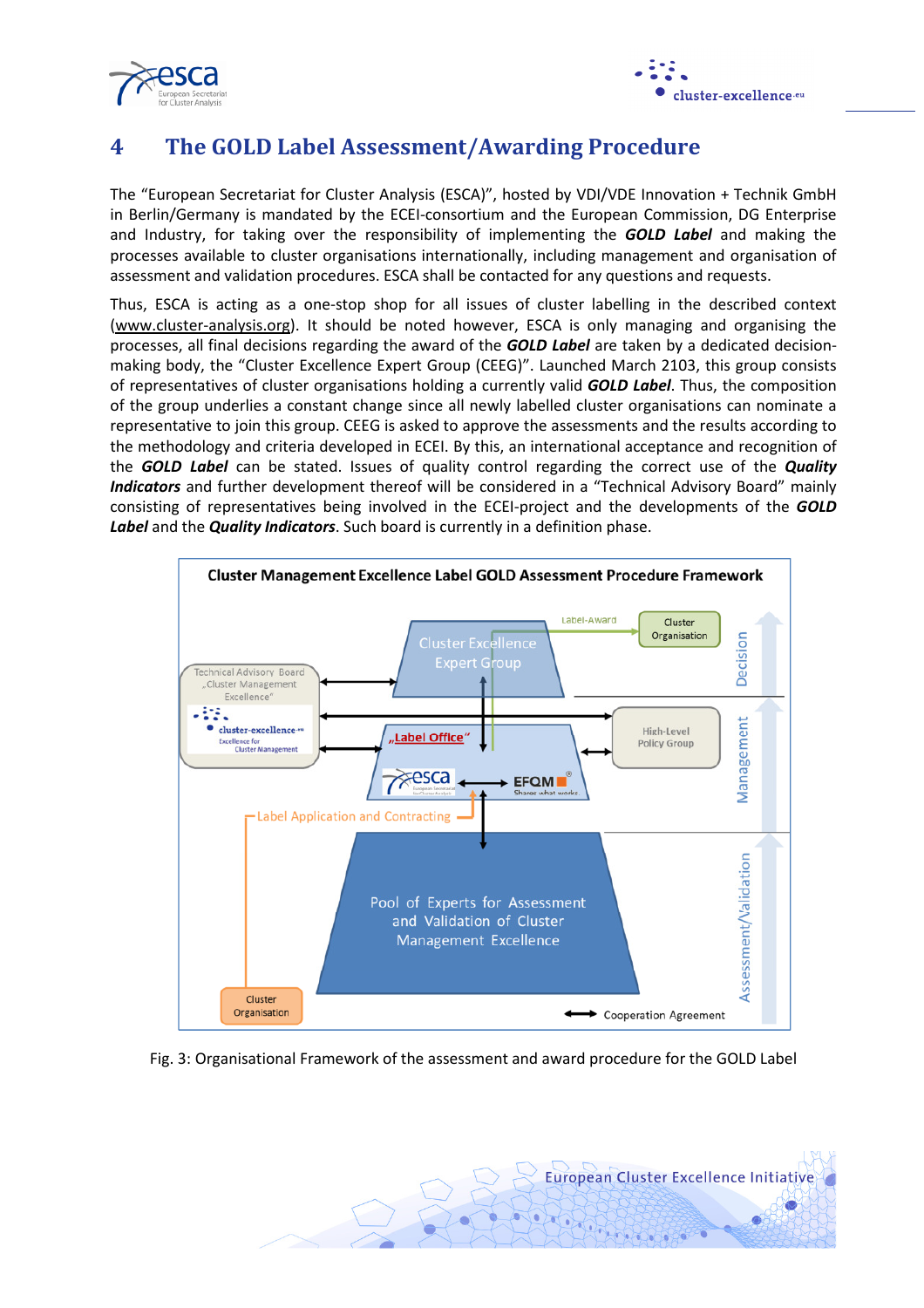



The way towards the **GOLD Label** consists of six steps:

| Step 1 | Check whether you meet the minimum requirements:                                                                                                                                                                                                                                                                                                                                                                                                                                                                                                                                                                                                                                     |
|--------|--------------------------------------------------------------------------------------------------------------------------------------------------------------------------------------------------------------------------------------------------------------------------------------------------------------------------------------------------------------------------------------------------------------------------------------------------------------------------------------------------------------------------------------------------------------------------------------------------------------------------------------------------------------------------------------|
|        | Please check whether you meet the minimum requirements of the <b>GOLD Label</b> . For this<br>purpose please refer to the document "European Cluster Excellence Baseline - Minimum<br>Requirements for Cluster Organisations"                                                                                                                                                                                                                                                                                                                                                                                                                                                        |
| Step 2 | <b>Online-based self check of the Quality Indicators:</b>                                                                                                                                                                                                                                                                                                                                                                                                                                                                                                                                                                                                                            |
|        | Please contact ESCA for an application form. You will get access to an online-based self<br>check that analyses in detail each quality indicator (described in this document)<br>whether you have a fair chance to pass the excellence threshold. The self check is based<br>on a self assessment by the cluster manager. The self check is free of charge.                                                                                                                                                                                                                                                                                                                          |
| Step 3 | Decision is taken whether you should go for the full assessment:                                                                                                                                                                                                                                                                                                                                                                                                                                                                                                                                                                                                                     |
|        | Based on the results of the self check it will be decided whether a full assessment will<br>be conducted. Certain minimum requirements need to be fulfilled and at least 80% of<br>the maximum points of the label scheme have to be achieved. The results will be<br>discussed with the cluster manager and ESCA recommends whether a full assessment<br>can be done. Please note that the information provided by the cluster management in<br>the context of the self check needs to be substantiated by corresponding<br>documentation.                                                                                                                                          |
|        | In case of discontinuation at this point, a small fee for the use of the tool will be charged<br>and the application will be stopped.                                                                                                                                                                                                                                                                                                                                                                                                                                                                                                                                                |
| Step 4 | Full assessment: two-day on-site assessment conducted by two independent cluster<br>analysis experts:                                                                                                                                                                                                                                                                                                                                                                                                                                                                                                                                                                                |
|        | Subject to the decision to conduct a full assessment a contract determining the costs<br>will be concluded between ESCA and the cluster management organisation. ESCA will<br>propose two independent cluster analysis experts who will visit the cluster<br>management organisation. In the course of the on-site assessment the experts will<br>check each indicator and ask for supporting documentation. At the end of the<br>assessment the experts will give an initial feedback on the results. If necessary and<br>agreed upon with the experts, the cluster management organisation may provide<br>further documentation within six weeks after the date of the assessment. |
| Step 5 | <b>Report on the assessment:</b>                                                                                                                                                                                                                                                                                                                                                                                                                                                                                                                                                                                                                                                     |
|        | The cluster management organisation will receive a report on the results of the<br>assessment. The report will be send to the CEEG for a final decision.                                                                                                                                                                                                                                                                                                                                                                                                                                                                                                                             |
| Step 6 | <b>Award GOLD Label:</b>                                                                                                                                                                                                                                                                                                                                                                                                                                                                                                                                                                                                                                                             |
|        | Depending on a positive decision of the CEEG the cluster organisation will be awarded<br>with the GOLD Label.                                                                                                                                                                                                                                                                                                                                                                                                                                                                                                                                                                        |
|        | Cluster organisation is invited to nominate a member for CEEG on a voluntary basis.                                                                                                                                                                                                                                                                                                                                                                                                                                                                                                                                                                                                  |